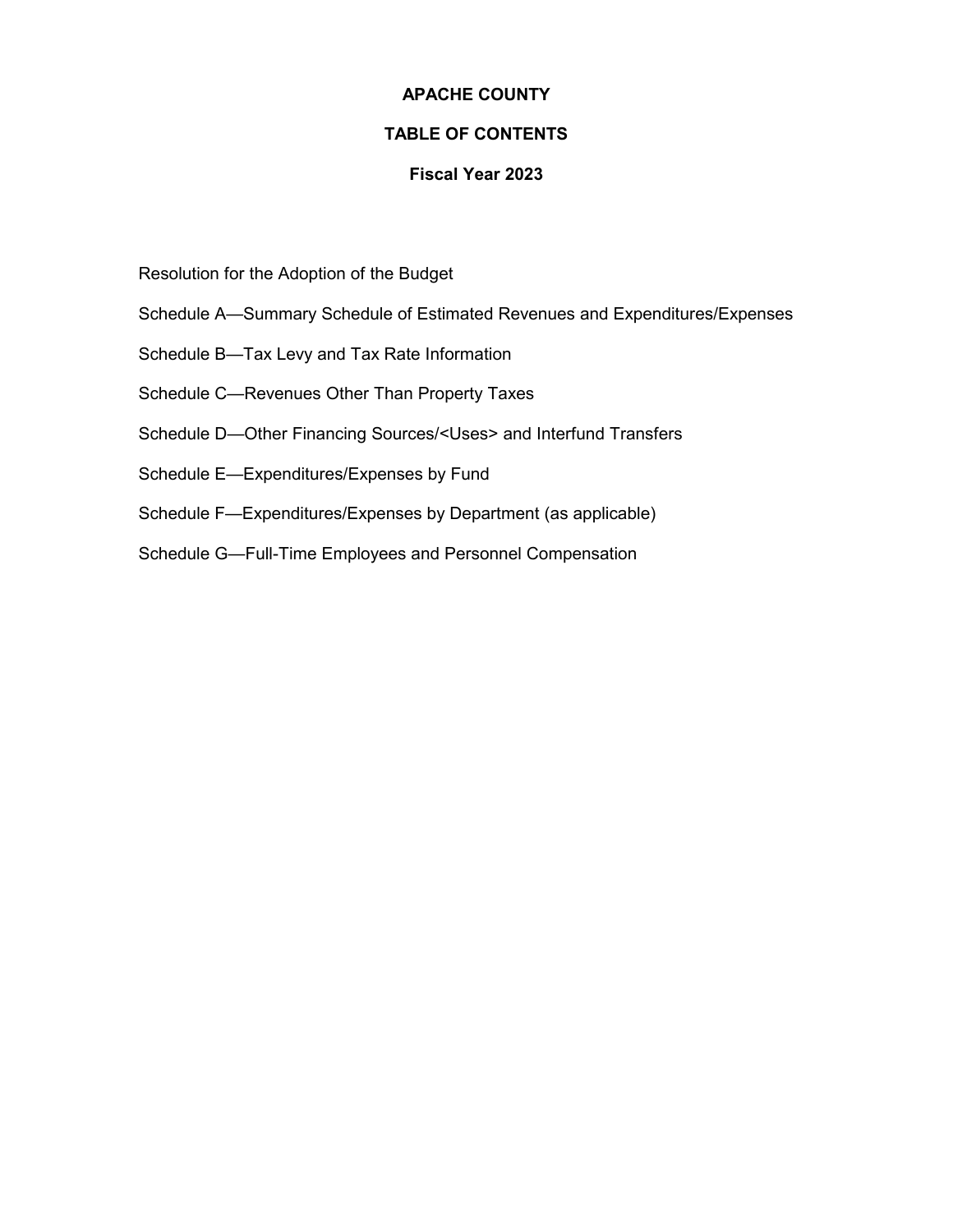#### **APACHE COUNTY Summary Schedule of Estimated Revenues and Expenditures/Expenses Fiscal Year 2023**

|                    |                                                                               |        | <b>FUNDS</b>        |                        |                     |                              |                       |                         |                        |
|--------------------|-------------------------------------------------------------------------------|--------|---------------------|------------------------|---------------------|------------------------------|-----------------------|-------------------------|------------------------|
|                    |                                                                               | s<br>c |                     |                        |                     |                              |                       |                         |                        |
|                    |                                                                               | h      |                     | <b>Special Revenue</b> | <b>Debt Service</b> |                              |                       | <b>Enterprise Funds</b> |                        |
| <b>Fiscal Year</b> |                                                                               |        | <b>General Fund</b> | <b>Fund</b>            | Fund                | <b>Capital Projects Fund</b> | <b>Permanent Fund</b> | Available               | <b>Total All Funds</b> |
|                    | Adopted/Adjusted Budgeted                                                     |        |                     |                        |                     |                              |                       |                         |                        |
| 2022               | Expenditures/Expenses*                                                        | E.     | 22,861,026          | 63,876,106             |                     |                              |                       |                         | 86,737,132             |
| 2022               | Actual Expenditures/Expenses**                                                | E.     | 16,992,792          | 33,919,569             |                     |                              |                       |                         | 50,912,361             |
| 2023               | Fund Balance/Net Position at July 1***                                        |        | 11,000,000          | 238,087                |                     |                              |                       |                         | 11,238,087             |
| 2023               | <b>Primary Property Tax Levy</b>                                              | в      | 3,199,135           |                        |                     |                              |                       |                         | 3,199,135              |
| 2023               | <b>Secondary Property Tax Levy</b>                                            | в      |                     | 7,790,297              |                     |                              |                       |                         | 7,790,297              |
| 2023               | <b>Estimated Revenues Other than Property</b><br><b>Taxes</b>                 | c      | 15,393,202          | 59,857,781             |                     |                              |                       |                         | 75,250,983             |
| 2023               | <b>Other Financing Sources</b>                                                | D      |                     |                        |                     |                              |                       |                         |                        |
| 2023               | <b>Other Financing (Uses)</b>                                                 | D      |                     |                        |                     |                              |                       |                         |                        |
| 2023               | <b>Interfund Transfers In</b>                                                 | D      | 3,166,474           | 4,385,431              | 6,000,000           |                              |                       |                         | 13,551,905             |
| 2023               | <b>Interfund Transfers (Out)</b>                                              | D      | 8,720,431           | 4,831,474              |                     |                              |                       |                         | 13,551,905             |
| 2023               | Line 11: Reduction for Fund Balance<br><b>Reserved for Future Budget Year</b> |        |                     |                        |                     |                              |                       |                         |                        |
|                    | <b>Maintained for Future Debt Retirement</b>                                  |        |                     |                        | 6,000,000           |                              |                       |                         | 6,000,000              |
|                    | <b>Maintained for Future Capital Projects</b>                                 |        |                     |                        |                     |                              |                       |                         |                        |
|                    | <b>Maintained for Future Financial Stability</b>                              |        |                     |                        |                     |                              |                       |                         |                        |
|                    |                                                                               |        |                     |                        |                     |                              |                       |                         |                        |
| 2023               | <b>Total Financial Resources Available</b>                                    |        | 24,038,379          | 67,440,122             |                     |                              |                       |                         | 91,478,501             |
| 2023               | <b>Budgeted Expenditures/Expenses</b>                                         | Е      | 24,038,379          | 67,440,122             |                     |                              |                       |                         | 91,478,501             |

| <b>EXPENDITURE LIMITATION COMPARISON</b>                         | 2022           | 2023           |
|------------------------------------------------------------------|----------------|----------------|
| 1. Budgeted expenditures/expenses                                | 86,737,132     | 91,478,501     |
| 2. Add/subtract: estimated net reconciling items                 | (18, 358, 404) | (16, 540, 733) |
| 3. Budgeted expenditures/expenses adjusted for reconciling items | 68,378,728     | 74,937,768     |
| 4. Less: estimated exclusions                                    | 53,275,837     | 58,072,658     |
| 5. Amount subject to the expenditure limitation                  | 15.102.891     | 16,865,110     |
| 6. EEC expenditure limitation                                    | 17.999.431     | 17,135,115     |

 $^\star$ **Includes Expenditure/Expense Adjustments Approved in the current year from Schedule E.** 

 \*\***Includes actual amounts as of the date the proposed budget was prepared, adjusted for estimated activity for the remainder of the fiscal year.**

 \*\*\***Amounts on this line represent Fund Balance/Net Position amounts except for amounts not in spendable form (e.g., prepaids and inventories) or legally or contractually required to be maintained intact (e.g., principal of a permanent fund).**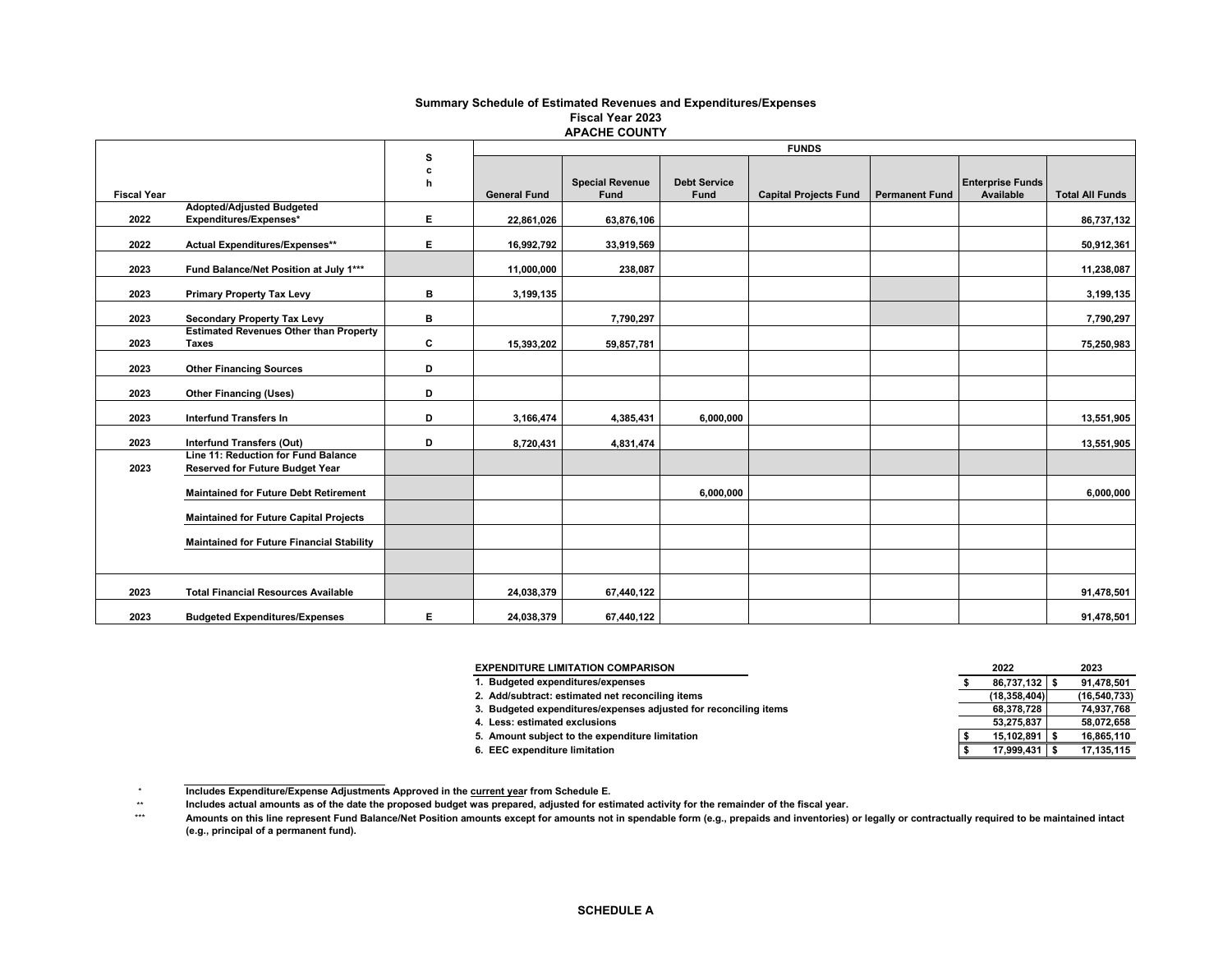# **APACHE COUNTY Fiscal Year 2023 Tax Levy and Tax Rate Information**

|                                                   | 2022             |          | 2023       |
|---------------------------------------------------|------------------|----------|------------|
| 1. Maximum allowable primary property tax levy.   |                  |          |            |
| A.R.S. §42-17051(A)                               | \$<br>3,067,642  | \$       | 3,199,135  |
|                                                   |                  |          |            |
| 2. Amount received from primary property taxation |                  |          |            |
| in the current year in excess of the sum of that  |                  |          |            |
| year's maximum allowable primary property tax     |                  |          |            |
| levy. A.R.S. §42-17102(A)(18)                     | \$               |          |            |
|                                                   |                  |          |            |
| 3. Property tax levy amounts                      |                  |          |            |
| A. Primary property taxes                         | \$<br>3,007,672  | \$       | 3,199,135  |
| B. Secondary property taxes                       |                  |          |            |
| <b>County Library</b>                             | \$<br>1,497,307  | \$       | 1,497,508  |
| <b>Public Health District</b>                     | 1,191,655        |          | 1,209,228  |
| <b>Jail District</b>                              | 953,227          |          | 967,383    |
| Juvenile Jail District                            | 476,856          |          | 483,691    |
| Junior College Tuition                            | 2,378,474        |          | 2,297,534  |
| <b>Post Secondary Education</b>                   | 725,439          |          | 725,537    |
| <b>Flood Control District</b>                     | 164,545          |          | 166,353    |
| <b>Fire District Assistance</b>                   | 435,747          |          | 443,061    |
| Total secondary property taxes                    | 7,823,252        |          | 7,790,297  |
| C. Total property tax levy amounts                | 10,830,924       | \$<br>\$ | 10,989,431 |
|                                                   |                  |          |            |
| 4. Property taxes collected*                      |                  |          |            |
| A. Primary property taxes                         |                  |          |            |
| (1) Current year's levy                           | \$<br>2,917,442  |          |            |
| (2) Prior years' levies                           |                  |          |            |
| (3) Total primary property taxes                  | 2,917,442        |          |            |
| B. Secondary property taxes                       |                  |          |            |
| (1) Current year's levy                           | \$<br>7,588,554  |          |            |
| (2) Prior years' levies                           | 78,329           |          |            |
| (3) Total secondary property taxes                | 7,666,883        |          |            |
| C. Total property taxes collected                 | \$<br>10,584,325 |          |            |
|                                                   |                  |          |            |
| 5. Property tax rates                             |                  |          |            |
| A. County tax rate                                |                  |          |            |
| (1) Primary property tax rate                     | 0.6219           |          | 0.6614     |
| (2) Secondary property tax rate                   |                  |          |            |
|                                                   |                  |          |            |
| County Library                                    | 0.3096           |          | 0.3096     |
| <b>Public Health District</b>                     | 0.2464           |          | 0.2500     |
| Jail District                                     | 0.1971           |          | 0.2000     |
| Juvenile Jail District                            | 0.0986           |          | 0.1000     |
| Junior College Tuition                            | 0.4918           |          | 0.4750     |
| <b>Post Secondary Education</b>                   | 0.1500           |          | 0.1500     |
| <b>Flood Control District</b>                     | 0.0860           |          | 0.0850     |
| <b>Fire District Assistance</b>                   | 0.0901<br>2.2915 |          | 0.0916     |
| (3) Total county tax rate                         |                  |          | 2.3226     |
| B. Special assessment district tax rates          |                  |          |            |
| Secondary property tax rates                      |                  |          |            |

<sup>\*</sup> Includes actual property taxes collected as of the date the proposed budget was prepared, plus estimated property tax collections for the remainder of the fiscal year.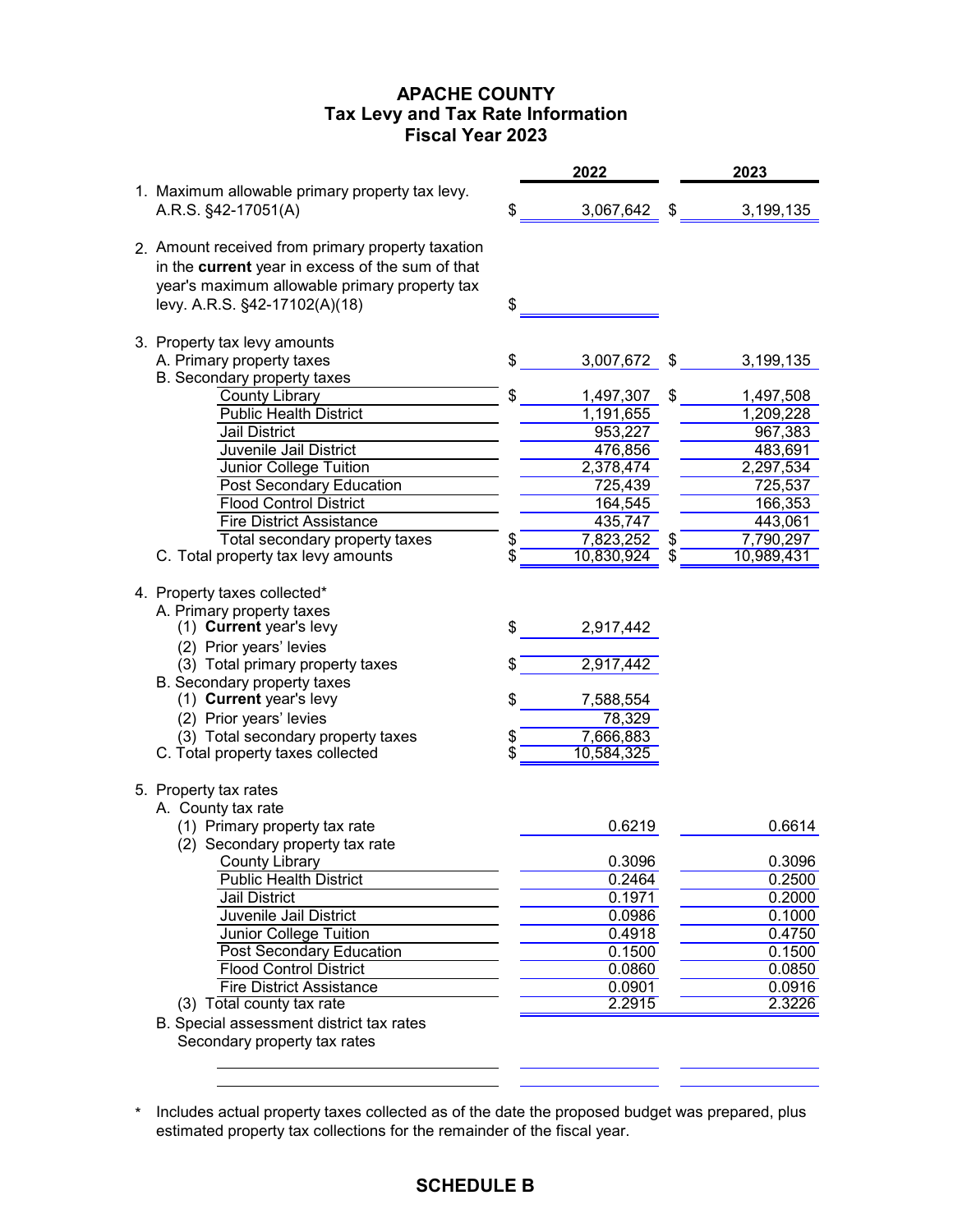|                                                      | <b>ESTIMATED</b><br><b>REVENUES</b> | <b>ACTUAL</b><br><b>REVENUES*</b> | <b>ESTIMATED</b><br><b>REVENUES</b> |  |
|------------------------------------------------------|-------------------------------------|-----------------------------------|-------------------------------------|--|
| <b>SOURCE OF REVENUES</b>                            | 2022                                | 2022                              | 2023                                |  |
| <b>GENERAL FUND</b>                                  |                                     |                                   |                                     |  |
| <b>Taxes</b>                                         |                                     |                                   |                                     |  |
| Interest on Delinquent Taxes<br>\$                   | 180,000<br>\$                       | 221,643                           | 180,000<br>S                        |  |
| SRP Auto Lieu                                        | 8,000                               | 9,347                             | 8.000                               |  |
| Prior Year's Taxes                                   | 60.000                              |                                   | 60,000                              |  |
| <b>Licenses and permits</b>                          |                                     |                                   |                                     |  |
| <b>Business Licenses</b>                             | 500                                 |                                   | 500                                 |  |
| Variance Permits                                     | 2,000                               | 3,400                             | 2,000                               |  |
| <b>Building Permits</b>                              | 80,000                              | 135,934                           | 80,000                              |  |
| <b>Flood Plain Review</b><br><b>Subdivision Fees</b> | 1,000                               | 1,800<br>$\blacksquare$           | 1,000                               |  |
| <b>Minor Division Fees</b>                           | 500<br>5,000                        | 8,100                             | 500<br>5,000                        |  |
|                                                      |                                     |                                   |                                     |  |
| Intergovernmental                                    |                                     |                                   |                                     |  |
| <b>Federal PILT</b>                                  | 2,013,000                           | 1,912,350                         | 2,195,300                           |  |
| State Reimb. JP Salaries<br><b>VLT Auto Lieu</b>     | 42,400<br>606,600                   | 58,322<br>687,016                 | 42,400<br>606,600                   |  |
| <b>State Shared Revenue</b>                          | 6,000,000                           | 7,231,141                         | 7,303,000                           |  |
| County Excise Tax                                    | 1,113,000                           | 1,641,447                         | 1,500,000                           |  |
| Lottery                                              | 550,050                             | 550,050                           | 550,050                             |  |
| Liquor License                                       | 1,500                               | 878                               | 1,500                               |  |
| <b>Charges for Magistrate</b>                        | 70,000                              | 58,128                            | 70,000                              |  |
| <b>Charges for Services</b>                          | 258,842                             | 201,842                           | 258,842                             |  |
| St. in Lieu of Tax                                   | 2,056                               | 4,058                             | 2,056                               |  |
|                                                      |                                     |                                   |                                     |  |
| <b>Charges for services</b>                          |                                     |                                   |                                     |  |
| Recorder                                             | 60,000                              | 353,768                           | 120,000                             |  |
| <b>Election Charges</b>                              | 100,000                             | 65,988                            | 100,000                             |  |
| <b>Other Service Fees</b>                            | $\overline{a}$                      | 8,493                             |                                     |  |
| <b>Fines and forfeits</b>                            |                                     |                                   |                                     |  |
| <b>Defensive Driving</b>                             | 80,000                              | 54,070                            | 80,000                              |  |
| JP Surcharge                                         | 34,000                              | 18,071                            | 34,000                              |  |
| JP Puerco                                            | 200,000                             | 100,270                           | 200,000                             |  |
| JP Round Valley                                      | 80,000                              | 47,531                            | 80,000                              |  |
| JP St. Johns                                         | 15,000                              | 18,911                            | 15,000                              |  |
| JP Chinle                                            | 25,000                              | 8,706                             | 25,000                              |  |
| Clerk of the Court                                   | 50,000                              | 32,240                            | 50,000                              |  |
| Fines                                                | 1,000                               | $\overline{\phantom{a}}$          | 1,000                               |  |
| Unclaimed/Forfeited Bonds                            | 1,000                               | $\mathbb{L}$                      | 1,000                               |  |
| <b>Investments</b>                                   |                                     |                                   |                                     |  |
| <b>Interest Earnings</b>                             | 20,000                              | 35,920                            | 20,000                              |  |
| Rents, royalties, and commissions                    |                                     |                                   |                                     |  |
| Rents                                                | 45,000                              | 51,875                            | 45,000                              |  |
| <b>Contributions</b>                                 |                                     |                                   |                                     |  |
| Salt River Project - Primary                         | 1,264,354                           | 1,262,518                         | 1.264.354                           |  |
| <b>Miscellaneous</b>                                 |                                     |                                   |                                     |  |
| Vending Machine Fees                                 | 600                                 | 29                                | 600                                 |  |
| <b>Puerco Constable Fees</b>                         | 1,000                               | 355                               | 1.000                               |  |
| St. Johns Constable Fees                             | 500                                 | 3,410                             | 500                                 |  |
| <b>RV Constable Fees</b>                             | 3,000                               | 1,340                             | 3,000                               |  |
| <b>BOS Land Sales</b>                                | 5,000                               | 49,960                            | 5,000                               |  |
| <b>Auction Proceeds</b>                              | 10,000                              | $\overline{\phantom{a}}$          | 10,000                              |  |
| School SIT Grant                                     | 120,000                             | $\overline{a}$                    | 120.000                             |  |
| Other                                                | 351,000                             | 173,200                           | 351,000                             |  |
| <b>Total General Fund \$</b>                         | 13,460,902<br>\$.                   | 15,012,111                        | 15,393,202<br>\$                    |  |

 \* Includes actual revenues recognized on the modified accrual or accrual basis as of the date the proposed budget was prepared, plus estimated revenues for the remainder of the fiscal year.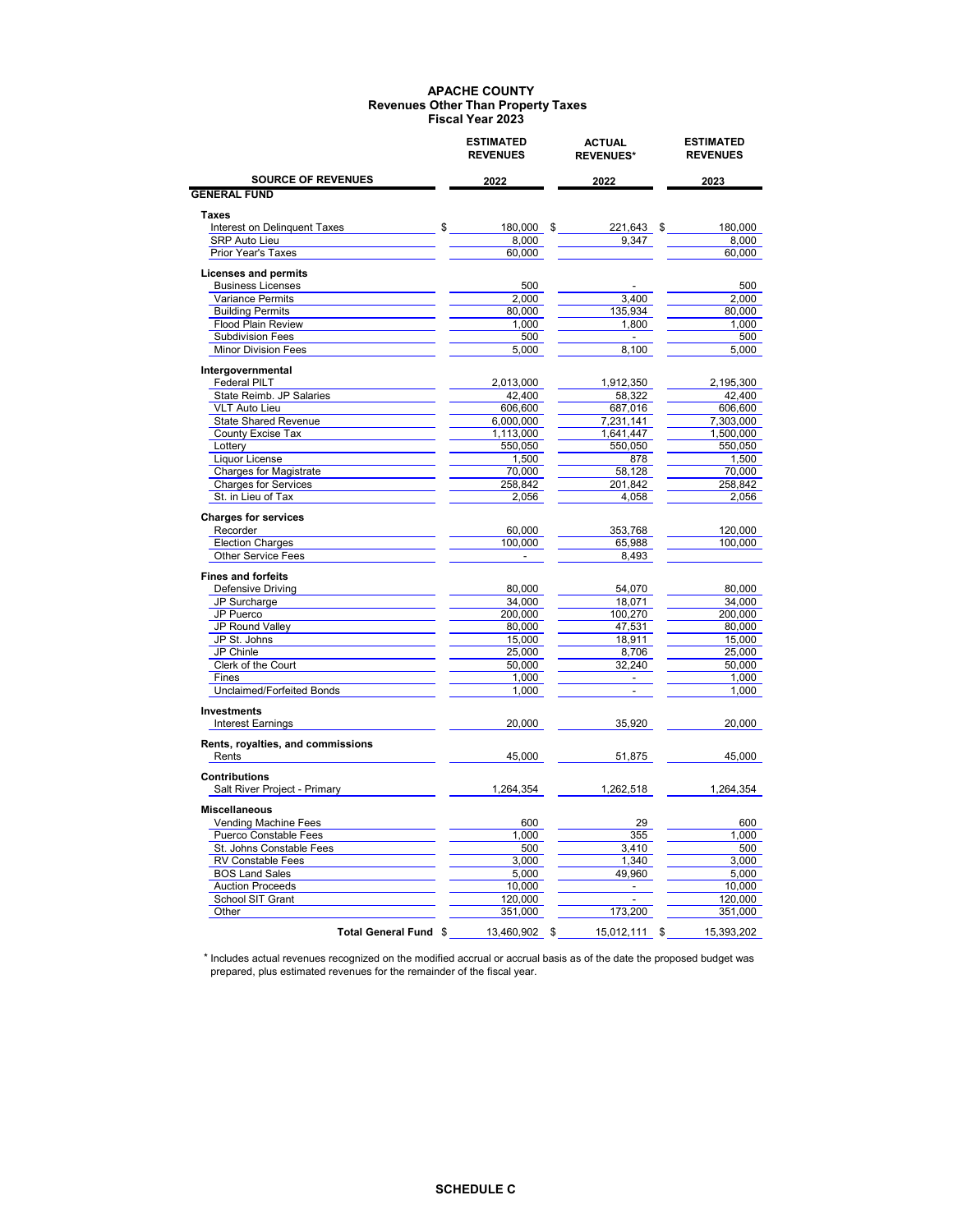|                                                                                                                                                                                                                                | <b>ESTIMATED</b><br><b>REVENUES</b> |      | <b>ACTUAL</b><br><b>REVENUES*</b> | <b>ESTIMATED</b><br><b>REVENUES</b> |
|--------------------------------------------------------------------------------------------------------------------------------------------------------------------------------------------------------------------------------|-------------------------------------|------|-----------------------------------|-------------------------------------|
| <b>SOURCE OF REVENUES</b>                                                                                                                                                                                                      | 2022                                |      | 2022                              | 2023                                |
| <b>SPECIAL REVENUE FUNDS</b>                                                                                                                                                                                                   |                                     |      |                                   |                                     |
| Road Fund                                                                                                                                                                                                                      |                                     |      |                                   |                                     |
| Highway User Revenue Funds                                                                                                                                                                                                     | \$<br>8,600,000 \$                  |      | 9,360,919 \$                      | 8,600,000                           |
| <b>VLT Auto Lieu</b>                                                                                                                                                                                                           | 3,000,000                           |      | 2,526,783                         | 3,000,000                           |
| Other Road Fund Revenues                                                                                                                                                                                                       | 907,073                             |      | 28,260                            | 907,073                             |
| Miscellaneous                                                                                                                                                                                                                  | \$<br>2,779,861                     |      | $\sim$ 100 $\mu$                  | 6,333,934                           |
| Total                                                                                                                                                                                                                          | 15,286,934 \$                       |      | 11,915,962                        | \$<br>18,841,007                    |
| <b>Library District Fund</b><br>Preceding Year's R.E. Taxes                                                                                                                                                                    | \$<br>40,000 \$                     |      | 19,009                            | \$<br>40,000                        |
| E-Rate and the state of the state of the state of the state of the state of the state of the state of the state of the state of the state of the state of the state of the state of the state of the state of the state of the | 70,000                              |      | 42,587                            | 68,797                              |
| State Grant                                                                                                                                                                                                                    | 25,000                              |      | 25.000                            | 25,000                              |
| <b>SRP Contribution</b>                                                                                                                                                                                                        | 612,835                             |      | 640,118                           | 621,237                             |
| <b>Other Service Fees</b>                                                                                                                                                                                                      | 11,350                              |      | 12,567                            | 11,350                              |
| Fees/Fines                                                                                                                                                                                                                     | 4,500                               |      | 5,915                             | 4,500                               |
| Donations                                                                                                                                                                                                                      | 40,000                              |      | 5,249                             | 40,000                              |
| Other Miscellaneious                                                                                                                                                                                                           | 600                                 |      | 10,463                            | 600                                 |
| Interest Earning                                                                                                                                                                                                               | 4,000                               |      | 6,257                             | 4,000                               |
| Total                                                                                                                                                                                                                          | 808,285                             | - \$ | 767,164 \$                        | 815,484                             |
| Jail District                                                                                                                                                                                                                  |                                     |      |                                   |                                     |
| Preceding Year's R.E.Taxes                                                                                                                                                                                                     | \$<br>25,000 \$                     |      | 12,276                            | \$<br>25.000                        |
| Inmate Housing <b>Example 20</b>                                                                                                                                                                                               | 500,000                             |      | 6,870                             | 500,000                             |
| <b>Rural County Subsidy</b>                                                                                                                                                                                                    | $\overline{\phantom{a}}$            |      | $\blacksquare$                    | $\blacksquare$                      |
| Salt River Project                                                                                                                                                                                                             | 390,216                             |      | 400,132                           | 401,316                             |
| Total                                                                                                                                                                                                                          | \$<br>915,216 \$                    |      | 419,278 \$                        | 926,316                             |
| Juvenile Jail District                                                                                                                                                                                                         |                                     |      |                                   |                                     |
| Preceding Year's R.E.Taxes \$<br>Salt River Project                                                                                                                                                                            | 12,000<br>195,108                   |      | $6,012$ \$<br>200,168             | 12,000<br>200,658                   |
| Juvenile Jail District Housing                                                                                                                                                                                                 | 500                                 |      |                                   | 500                                 |
| Interest Earnings                                                                                                                                                                                                              | 800                                 |      |                                   | 800                                 |
| Total                                                                                                                                                                                                                          | 208,408 \$                          |      | $206,180$ \$                      | 213,958                             |
|                                                                                                                                                                                                                                |                                     |      |                                   |                                     |
| <b>Junior College</b>                                                                                                                                                                                                          |                                     |      |                                   |                                     |
| Preceding Year's R.E.Taxes                                                                                                                                                                                                     | 30,000 \$                           |      | 27,795 \$                         | 30,000                              |
| <b>State Tuition Assistance</b>                                                                                                                                                                                                | 973,800 \$                          |      | 973,800                           | 973,800                             |
| <b>Salt River Project</b>                                                                                                                                                                                                      | \$<br>959,492                       |      | 998.402                           | 953,126                             |
| Total<br><b>Post Secondary Education</b>                                                                                                                                                                                       | 1,963,292 \$                        |      | 1,999,997 \$                      | 1,956,926                           |
| Preceding Year's R.E.Taxes                                                                                                                                                                                                     | 15,000 \$                           |      | 8,941                             | \$<br>15,000                        |
| Salt River Project                                                                                                                                                                                                             | 306,991 \$                          |      | 304,514                           | 300,987                             |
| Total                                                                                                                                                                                                                          | \$<br>321,991 \$                    |      | 313,455 \$                        | 315,987                             |
| <b>Flood Control</b>                                                                                                                                                                                                           |                                     |      |                                   |                                     |
| <b>SRP</b>                                                                                                                                                                                                                     | 19,706 \$                           |      | 19,751                            | 20,629                              |
| Preceding Year's R.E.Taxes                                                                                                                                                                                                     | 4.000                               |      | 4,296                             | 4,000                               |
| Total                                                                                                                                                                                                                          | \$<br>23,706 \$                     |      | 24.047                            | \$<br>24,629                        |
| <b>Fire District Assistance</b>                                                                                                                                                                                                |                                     |      |                                   |                                     |
| <b>SRP</b>                                                                                                                                                                                                                     | \$<br>178,719 \$                    |      | 170,477                           | \$<br>183,803                       |
| Total                                                                                                                                                                                                                          | \$<br>178,719                       | \$   | 170.477                           | \$<br>183,803                       |
| <b>Health District</b><br>SRP                                                                                                                                                                                                  | 487,770                             |      | 500,216                           | \$<br>487,770                       |
| Tuberculosis                                                                                                                                                                                                                   | 13,248                              |      | 3,025                             | 13,248                              |
| <b>MCH</b>                                                                                                                                                                                                                     | $\overline{\phantom{a}}$            |      | $\overline{\phantom{a}}$          |                                     |
| <b>GOHS Health</b>                                                                                                                                                                                                             | 11,847                              |      | 2,508                             | 11,847                              |
| <b>Vital Records</b>                                                                                                                                                                                                           | 54,000                              |      | 39,506                            | 54,000                              |
| <b>STD Prevention</b>                                                                                                                                                                                                          |                                     |      |                                   |                                     |
| <b>Teen Pregnancy Prevention</b>                                                                                                                                                                                               | 186,880                             |      | 37,484                            | 186,880                             |
| <b>AZ Nutrition Network</b>                                                                                                                                                                                                    | 70,000                              |      | 54,782                            | 70,000                              |
| Immunizations                                                                                                                                                                                                                  | 778,931                             |      | 137,658                           | 778,931                             |
| <b>Immunization Fees</b>                                                                                                                                                                                                       | 75,000                              |      | 69.786                            | 75,000                              |
| Public Fiduciary                                                                                                                                                                                                               | 15,000                              |      | 5,429                             | 15,000                              |
| <b>Tobacco Prevention</b>                                                                                                                                                                                                      | 185,000                             |      | 49,465                            | 185,000                             |
| <b>HAPI</b>                                                                                                                                                                                                                    |                                     |      | 6,224                             |                                     |
| Smoke-Free AZ                                                                                                                                                                                                                  | 67,316                              |      | 6,620                             | 67,316                              |
| <b>WIC</b>                                                                                                                                                                                                                     | 97,500                              |      | 55,026                            | 97,500                              |
| <b>MCHFP</b>                                                                                                                                                                                                                   | 91,587                              |      | 34,985                            | 91,587                              |
| Health Start                                                                                                                                                                                                                   | 119,000                             |      | 78,543                            | 119,000                             |
| Bioterrorism, (PHEP)                                                                                                                                                                                                           | 212,865                             |      | 102,069                           | 212,865                             |
| COVID19 CTC                                                                                                                                                                                                                    | 448,000                             |      | 130,189                           | 448,000                             |
| <b>Environmental Fees - ADHS</b>                                                                                                                                                                                               | 32,000                              |      | 12,074                            | 32,000                              |
| Septic Certification ADEQ                                                                                                                                                                                                      | 53,000                              |      | 84,835                            | 53,000                              |
| <b>Future Grants</b>                                                                                                                                                                                                           | 2,000,000                           |      | $\blacksquare$                    | 2,000,000                           |
| <b>Total</b>                                                                                                                                                                                                                   | \$<br>4,998,944                     | - \$ | 1,410,424 \$                      | 4,998,944                           |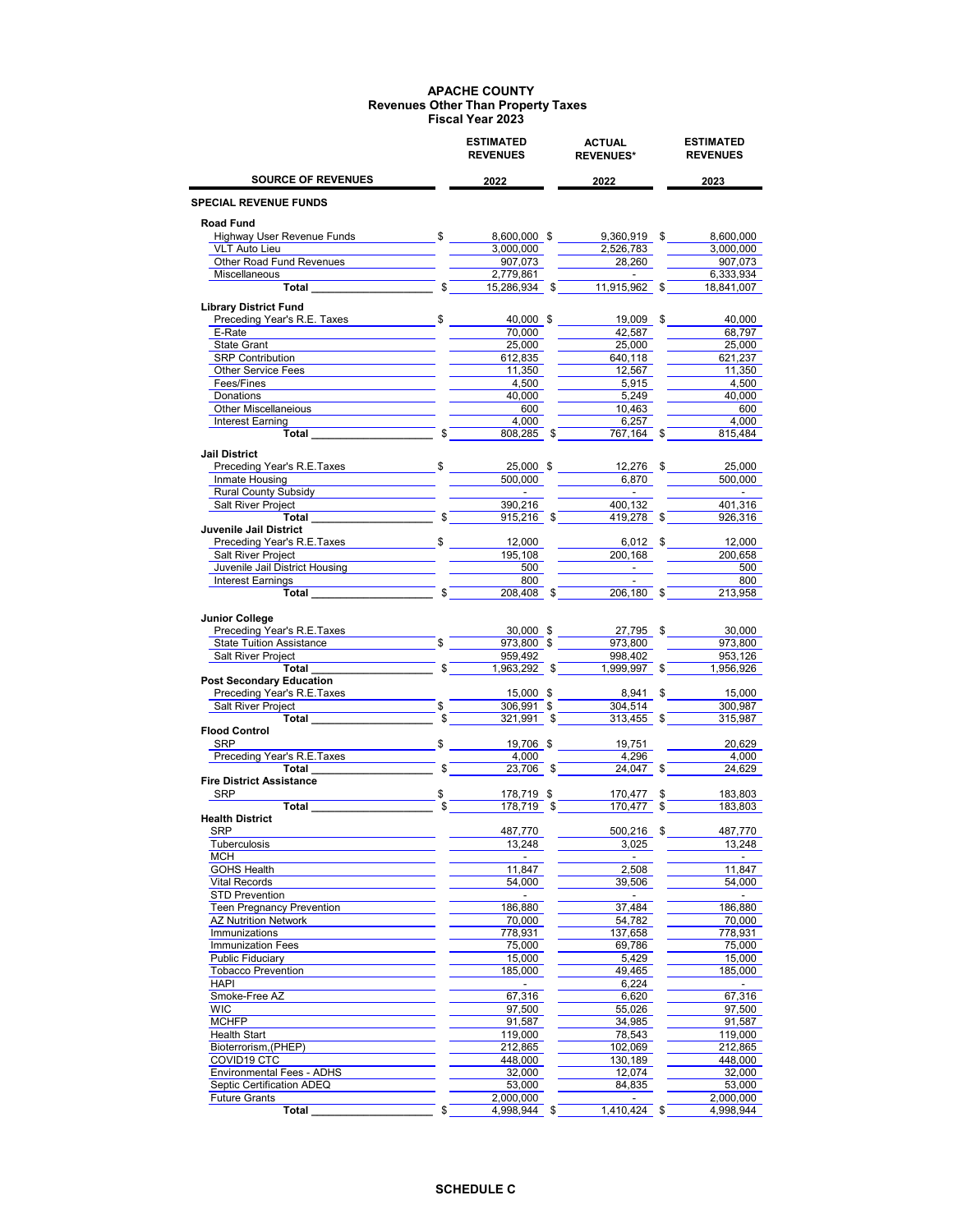|                                                                      |    | <b>ESTIMATED</b><br><b>REVENUES</b> | <b>ACTUAL</b><br><b>REVENUES*</b> | <b>ESTIMATED</b><br><b>REVENUES</b> |  |
|----------------------------------------------------------------------|----|-------------------------------------|-----------------------------------|-------------------------------------|--|
| <b>SOURCE OF REVENUES</b>                                            |    | 2022                                | 2022                              | 2023                                |  |
| <b>Other Funds</b>                                                   |    |                                     |                                   |                                     |  |
| <b>HAVA</b><br>Limestone Pit                                         |    | 1,000<br>250,000                    | 140,534                           | 1,000<br>250.000                    |  |
| Other Agency Projects                                                |    | 2,000,000                           |                                   | 2,000,000                           |  |
| <b>Forest Thinning EECO</b>                                          |    | 200.000                             | 17,435                            | 200,000                             |  |
| <b>Transit Funds</b>                                                 |    | 20,000                              | 658                               | 20,000                              |  |
| Misc. Revenue                                                        |    | 2,300,000                           | $\sim$                            | 2,300,000                           |  |
| <b>Attorney Grants</b>                                               |    | 1,000                               | $\overline{a}$                    | 1,000                               |  |
| Sheriff's Grants                                                     |    | 1,557,500                           | 55,000                            | 1,557,500                           |  |
| <b>Forest Fees</b>                                                   |    | 530,600                             | 595,196                           | 644,597                             |  |
| <b>Emergency Management</b><br>Misc. Grant Funds                     |    | 346,361                             | 217,574                           | 346,361                             |  |
| Juvenile High Risk Court                                             |    | 20,000,000<br>64.563                | 48,666                            | 20,000,000<br>68,492                |  |
| <b>Extra Juvenile Diversion Fees</b>                                 |    | 100                                 | 33                                | 100                                 |  |
| Criminal Justice, Attorney                                           |    | 120,000                             | 118,618                           | 120,000                             |  |
| RICO, State & Other                                                  |    | 50,000                              | 54,467                            | 50,000                              |  |
| Norviel Decree                                                       |    | 21,400                              | 10,987                            | 22,600                              |  |
| DP Services, Schools                                                 |    | 389,207                             | 389,207                           | 389,207                             |  |
| <b>Local Court Automation</b>                                        |    | 70,000                              | 19,359                            | 90,000                              |  |
| Jail Enhancement                                                     |    | 150.000                             | 150,000                           | 150,000                             |  |
| State Aid to Probation                                               |    | 142,004                             | 125,352                           | 177,888                             |  |
| <b>Family Counseling</b><br>SCET/Attorney                            |    | 12,495                              | 12,898                            | 12,260                              |  |
| <b>Adult Probation Services</b>                                      |    | 92,114<br>163,174                   | 92,114<br>119,616                 | 107,402<br>148,300                  |  |
| CASA                                                                 |    | 52,870                              | 56,900                            | 52,500                              |  |
| <b>Adult IPS</b>                                                     |    | 330,616                             | 241,552                           | 334,873                             |  |
| <b>JCRF</b>                                                          |    | 25,000                              | $\overline{\phantom{a}}$          | 25,000                              |  |
| Juvenile Treatment Services                                          |    | 102,945                             | 117,123                           | 106,511                             |  |
| Juvenile Probation Services                                          |    | 20,000                              | 890                               | 5,000                               |  |
| <b>JIPS</b>                                                          |    | 72.761                              | 63,970                            | 79,695                              |  |
| Recorder's Surcharge                                                 |    | 25,000                              | 29,652                            | 45,000                              |  |
| <b>Diversion Fees</b><br><b>Adult Probation Enhancement</b>          |    | 1,268                               | 487                               | 214                                 |  |
| SCET/Sheriff                                                         |    | 365,668<br>304,271                  | 279,461<br>253,517                | 360,197<br>304,271                  |  |
| Victim's Compensation                                                |    | 31,731                              | 38,626                            | 31,731                              |  |
| Superior CT. Docket Storage                                          |    | 6,000                               | 5,273                             | 20,000                              |  |
| Victim's Assistance/Rights                                           |    | 30,017                              | 2,750                             | 16,961                              |  |
| <b>VOCA</b>                                                          |    | 47,690                              | 23,131                            | 54.678                              |  |
| <b>Bad Check Prosecution</b>                                         |    | $\sim 100$ km s $^{-1}$             | 1,947                             | $\sim 100$ m $^{-1}$                |  |
| Detention Equalization                                               |    | 30,000                              | 479                               | 30,000                              |  |
| Victim's Comp - Restitution                                          |    | 5,000                               | 4,981                             | 5,000                               |  |
| <b>Jail Services</b>                                                 |    | 150,000                             | 131,850                           | 150,000                             |  |
| <b>Field Trainer</b><br><b>Extra Adult Probation Fees</b>            |    | 30,199                              | 25,000<br>330                     | 34,072<br>500                       |  |
| Extra Juvenile Probation Fees                                        |    | 500<br>125                          | 86                                | 125                                 |  |
| Drug Treatment & Ed                                                  |    | 11,397                              | 12,179                            | 10,046                              |  |
| Diversion Intake                                                     |    | 33,269                              | 22,112                            | 39,880                              |  |
| <b>Diversion Consequence</b>                                         |    | 36,260                              | 28,320                            | 40,861                              |  |
| <b>Drug Testing</b>                                                  |    | 34,129                              | 23,542                            | 35,205                              |  |
| <b>Case Processing Assistance</b>                                    |    | 9,313                               | 10,340                            | 19,300                              |  |
| JCEF                                                                 |    | 50,000                              | 63                                | 120,000                             |  |
| <b>Community Punishment</b>                                          |    | 40,344                              | 49,281                            | 38,637                              |  |
| <b>Prosecution Recovery</b>                                          |    | 30,000                              | 30,469                            | 30,000                              |  |
| Fill the Gap, Attorney                                               |    | 5,000                               | 6,152                             | 5,000                               |  |
| Fill The Gap, Courts                                                 |    | 205,658                             | 54,106                            | 70,000                              |  |
| Fill The Gap, Indigent Defense<br>Fill The Gap, Court Administration |    | 10,000<br>15,000                    | 15,000                            | 10,000<br>28,925                    |  |
| Prosecution Recovery Sup Ct.                                         |    | 50,000                              | 8,111                             | 50,000                              |  |
| Prosecution Recovery COC                                             |    | 57,000                              | 11,995                            | 134,838                             |  |
| <b>Attorney Diversion</b>                                            |    | 180,000                             | 149,257                           | 180,000                             |  |
| Cinder Pit                                                           |    | 30,000                              | 189                               | 30,000                              |  |
| CDBG                                                                 |    | 300,000                             | 300,000                           | 300,000                             |  |
| Waste Tire Disposal                                                  |    | 125,000                             | 113,012                           | 125,000                             |  |
| Total                                                                | \$ |                                     | \$<br>4,279,848                   | \$<br>31,580,727                    |  |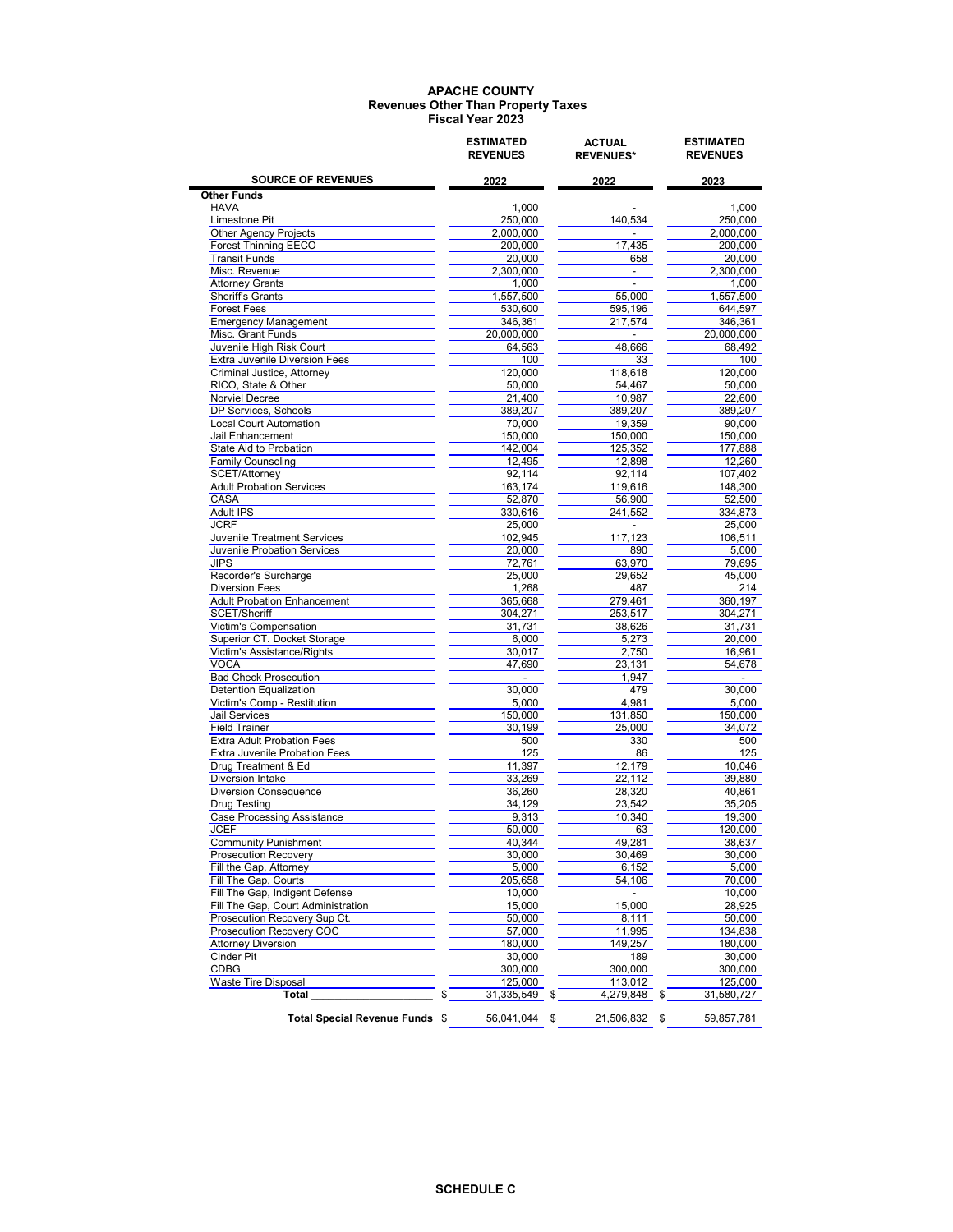|                                                                                                                                                | <b>ESTIMATED</b><br><b>REVENUES</b>                                                                                                                                                                                                                                                                                 | <b>ACTUAL</b><br><b>REVENUES*</b>                                                                                                                                                                                                                                                                                                                                                                                                                               | <b>ESTIMATED</b><br><b>REVENUES</b> |
|------------------------------------------------------------------------------------------------------------------------------------------------|---------------------------------------------------------------------------------------------------------------------------------------------------------------------------------------------------------------------------------------------------------------------------------------------------------------------|-----------------------------------------------------------------------------------------------------------------------------------------------------------------------------------------------------------------------------------------------------------------------------------------------------------------------------------------------------------------------------------------------------------------------------------------------------------------|-------------------------------------|
| <b>SOURCE OF REVENUES</b>                                                                                                                      | 2022                                                                                                                                                                                                                                                                                                                | 2022                                                                                                                                                                                                                                                                                                                                                                                                                                                            | 2023                                |
| <b>DEBT SERVICE FUNDS</b>                                                                                                                      |                                                                                                                                                                                                                                                                                                                     |                                                                                                                                                                                                                                                                                                                                                                                                                                                                 |                                     |
|                                                                                                                                                | \$                                                                                                                                                                                                                                                                                                                  | $\mathbb{S}$                                                                                                                                                                                                                                                                                                                                                                                                                                                    | $\mathbb{S}$                        |
| Total Debt Service Funds \$                                                                                                                    |                                                                                                                                                                                                                                                                                                                     | $\mathbb{S}$                                                                                                                                                                                                                                                                                                                                                                                                                                                    | $\mathbb{S}$                        |
| <b>CAPITAL PROJECTS FUNDS</b>                                                                                                                  |                                                                                                                                                                                                                                                                                                                     |                                                                                                                                                                                                                                                                                                                                                                                                                                                                 |                                     |
| <u> 1989 - Johann Barn, mars et al. (b. 1989)</u><br>the control of the control of the control of the control of the control of the control of |                                                                                                                                                                                                                                                                                                                     | $\begin{array}{ccc}\n\text{\$} & \text{\$} & \text{\$} & \text{\$} & \text{\$} & \text{\$} & \text{\$} & \text{\$} & \text{\$} & \text{\$} & \text{\$} & \text{\$} & \text{\$} & \text{\$} & \text{\$} & \text{\$} & \text{\$} & \text{\$} & \text{\$} & \text{\$} & \text{\$} & \text{\$} & \text{\$} & \text{\$} & \text{\$} & \text{\$} & \text{\$} & \text{\$} & \text{\$} & \text{\$} & \text{\$} & \text{\$} & \text{\$} & \text{\$} & \text{\$} & \text$ |                                     |
| Total Capital Projects Funds \$                                                                                                                |                                                                                                                                                                                                                                                                                                                     | $\mathsf{\$}$                                                                                                                                                                                                                                                                                                                                                                                                                                                   | \$                                  |
| <b>PERMANENT FUNDS</b>                                                                                                                         |                                                                                                                                                                                                                                                                                                                     |                                                                                                                                                                                                                                                                                                                                                                                                                                                                 |                                     |
|                                                                                                                                                | $\frac{1}{2}$ $\frac{1}{2}$ $\frac{1}{2}$ $\frac{1}{2}$ $\frac{1}{2}$ $\frac{1}{2}$ $\frac{1}{2}$ $\frac{1}{2}$ $\frac{1}{2}$ $\frac{1}{2}$ $\frac{1}{2}$ $\frac{1}{2}$ $\frac{1}{2}$ $\frac{1}{2}$ $\frac{1}{2}$ $\frac{1}{2}$ $\frac{1}{2}$ $\frac{1}{2}$ $\frac{1}{2}$ $\frac{1}{2}$ $\frac{1}{2}$ $\frac{1}{2}$ |                                                                                                                                                                                                                                                                                                                                                                                                                                                                 | \$                                  |
| Total Permanent Funds \$                                                                                                                       |                                                                                                                                                                                                                                                                                                                     | $\mathbb{S}$                                                                                                                                                                                                                                                                                                                                                                                                                                                    | \$                                  |
| <b>ENTERPRISE FUNDS</b>                                                                                                                        |                                                                                                                                                                                                                                                                                                                     |                                                                                                                                                                                                                                                                                                                                                                                                                                                                 |                                     |
|                                                                                                                                                | $\mathbf{\$}$                                                                                                                                                                                                                                                                                                       | $\mathbb{S}$                                                                                                                                                                                                                                                                                                                                                                                                                                                    | $\mathbf{s}$                        |
| Total Enterprise Funds \$                                                                                                                      |                                                                                                                                                                                                                                                                                                                     | \$                                                                                                                                                                                                                                                                                                                                                                                                                                                              | \$                                  |
|                                                                                                                                                | <b>TOTAL ALL FUNDS \$</b> 69,501,946 \$                                                                                                                                                                                                                                                                             | 36,518,943 \$                                                                                                                                                                                                                                                                                                                                                                                                                                                   | 75,250,983                          |

 \* Includes actual revenues recognized on the modified accrual or accrual basis as of the date the proposed budget was prepared, plus estimated revenues for the remainder of the fiscal year.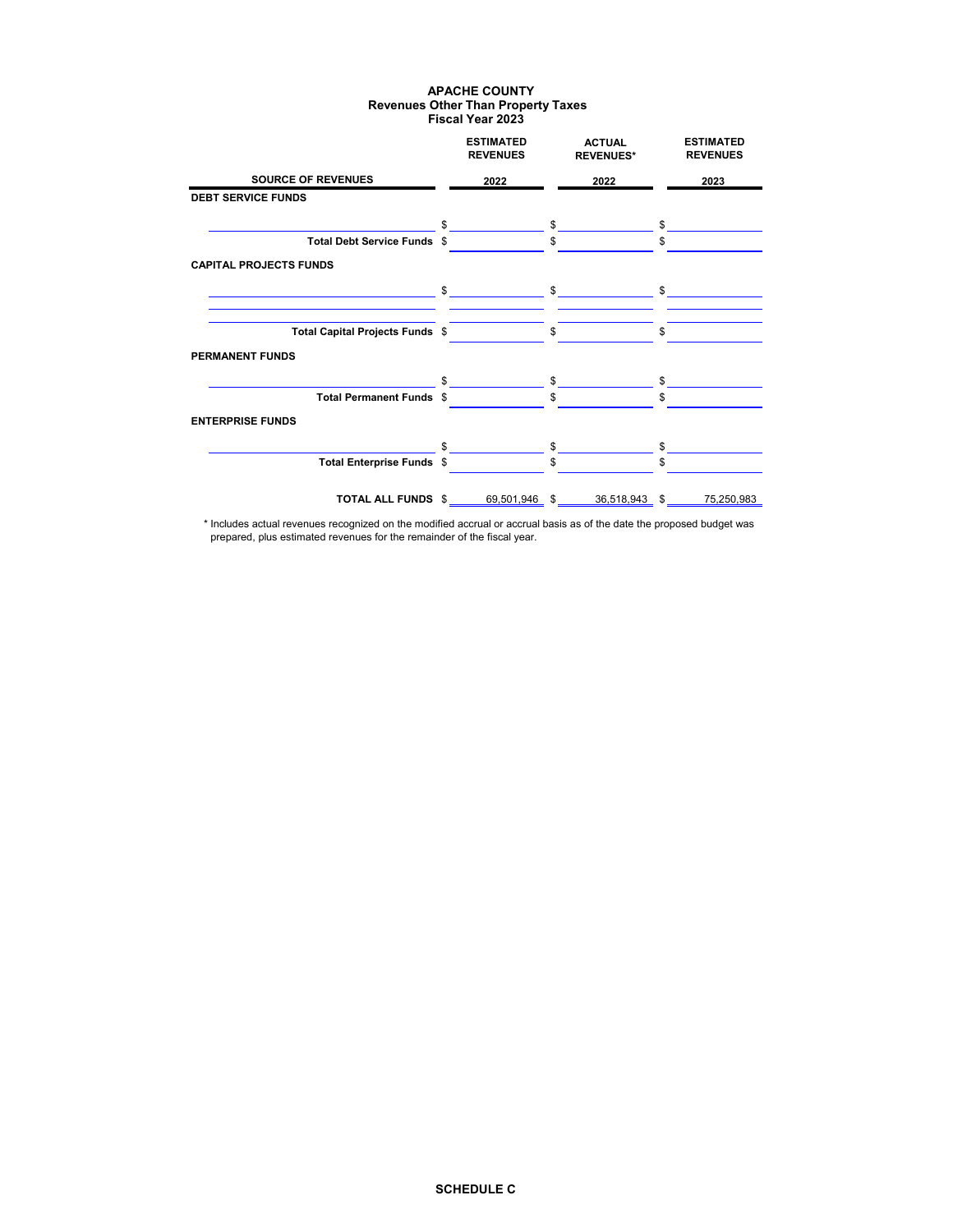## **APACHE COUNTY Fiscal Year 2023 Other Financing Sources/<Uses> and Interfund Transfers**

|                                                                                                                                                                                                                                                                                                                                                     |                | <b>OTHER FINANCING</b> |     | <b>INTERFUND TRANSFERS</b> |                                                   |                        |
|-----------------------------------------------------------------------------------------------------------------------------------------------------------------------------------------------------------------------------------------------------------------------------------------------------------------------------------------------------|----------------|------------------------|-----|----------------------------|---------------------------------------------------|------------------------|
| <b>FUND</b>                                                                                                                                                                                                                                                                                                                                         | <b>SOURCES</b> | 2023<br><uses></uses>  |     | $\overline{\mathsf{I}}$    | 2023                                              | $\leq$ UU              |
|                                                                                                                                                                                                                                                                                                                                                     |                |                        |     |                            |                                                   |                        |
| <b>GENERAL FUND</b><br><b>County Library District</b>                                                                                                                                                                                                                                                                                               | \$             | $\frac{1}{\sqrt{2}}$   | \$  | 678,889                    | \$                                                |                        |
| Road Fund                                                                                                                                                                                                                                                                                                                                           |                |                        |     | 951.154                    |                                                   |                        |
| <b>Public Health District</b>                                                                                                                                                                                                                                                                                                                       |                |                        |     | 428,559                    |                                                   | 105,688                |
| Post Secondary Education                                                                                                                                                                                                                                                                                                                            |                |                        |     | 207,128                    |                                                   |                        |
| Junior College                                                                                                                                                                                                                                                                                                                                      |                |                        |     | 598,570                    |                                                   |                        |
| <b>Emergency Management Match</b>                                                                                                                                                                                                                                                                                                                   |                |                        |     |                            |                                                   | 40,420                 |
| <b>Emergency Management</b>                                                                                                                                                                                                                                                                                                                         |                |                        |     |                            |                                                   | 357,087                |
| <b>Flood District</b>                                                                                                                                                                                                                                                                                                                               |                |                        |     | 175,173                    |                                                   |                        |
| SCET/Sheriff - Match                                                                                                                                                                                                                                                                                                                                |                |                        |     |                            |                                                   | 49,202                 |
| Victim's Assistance/Rights Match                                                                                                                                                                                                                                                                                                                    |                |                        |     |                            |                                                   | 4,583                  |
| <b>Family Counseling</b>                                                                                                                                                                                                                                                                                                                            |                |                        |     |                            |                                                   | 3,271                  |
| <b>Drug Testing</b>                                                                                                                                                                                                                                                                                                                                 |                |                        |     |                            |                                                   | 3,503                  |
| Juvenile Jail District<br><b>Jail District</b>                                                                                                                                                                                                                                                                                                      |                |                        |     | 127,001                    |                                                   | 394,419                |
| Pension Bond                                                                                                                                                                                                                                                                                                                                        |                |                        |     |                            |                                                   | 1,762,258<br>6,000,000 |
| Total General Fund \$                                                                                                                                                                                                                                                                                                                               |                | \$                     | \$. | 3,166,474                  | \$                                                | 8,720,431              |
|                                                                                                                                                                                                                                                                                                                                                     |                |                        |     |                            |                                                   |                        |
| <b>SPECIAL REVENUE FUNDS</b>                                                                                                                                                                                                                                                                                                                        |                |                        |     |                            |                                                   |                        |
| <b>County Library District</b>                                                                                                                                                                                                                                                                                                                      | \$             | \$                     | \$  |                            | \$                                                | 678,889                |
| Road Fund                                                                                                                                                                                                                                                                                                                                           |                |                        |     |                            |                                                   | 2,616,154              |
| Limestone Pit                                                                                                                                                                                                                                                                                                                                       |                |                        |     | 1,500,000                  |                                                   |                        |
| <b>Public Health District</b>                                                                                                                                                                                                                                                                                                                       |                |                        |     | 105,688                    |                                                   | 428,559                |
| GIS                                                                                                                                                                                                                                                                                                                                                 |                |                        |     | 165,000                    |                                                   |                        |
| Post Secondary Education                                                                                                                                                                                                                                                                                                                            |                |                        |     |                            |                                                   | 207,128                |
| Junior College                                                                                                                                                                                                                                                                                                                                      |                |                        |     |                            |                                                   | 598,570                |
| <b>Flood District</b>                                                                                                                                                                                                                                                                                                                               |                |                        |     |                            |                                                   | 175,173                |
| <b>Emergency Management Match</b>                                                                                                                                                                                                                                                                                                                   |                |                        |     | 40,420                     |                                                   |                        |
| <b>Emergency Management</b>                                                                                                                                                                                                                                                                                                                         |                |                        |     | 357,087                    |                                                   |                        |
| SCET/Sheriff - Match                                                                                                                                                                                                                                                                                                                                |                |                        |     | 49,202                     |                                                   |                        |
| Victim's Assistance/Rights Match                                                                                                                                                                                                                                                                                                                    |                |                        |     | 4,583                      |                                                   |                        |
| <b>Family Counseling</b>                                                                                                                                                                                                                                                                                                                            |                |                        |     | 3,271                      |                                                   |                        |
| <b>Drug Testing</b>                                                                                                                                                                                                                                                                                                                                 |                |                        |     | 3,503                      |                                                   |                        |
| <b>Jail District</b>                                                                                                                                                                                                                                                                                                                                |                |                        |     | 1,762,258                  |                                                   |                        |
| Juvenile Jail District                                                                                                                                                                                                                                                                                                                              |                |                        |     | 394,419                    |                                                   | 127,001                |
| Total Special Revenue Funds \$                                                                                                                                                                                                                                                                                                                      |                | \$                     |     | 4,385,431                  | \$                                                | 4,831,474              |
|                                                                                                                                                                                                                                                                                                                                                     |                |                        |     |                            |                                                   |                        |
| <b>DEBT SERVICE FUNDS</b><br>Pension Bond                                                                                                                                                                                                                                                                                                           | \$             | \$                     | \$  | 6,000,000 \$               |                                                   |                        |
|                                                                                                                                                                                                                                                                                                                                                     |                |                        |     |                            |                                                   |                        |
|                                                                                                                                                                                                                                                                                                                                                     |                |                        |     |                            |                                                   |                        |
|                                                                                                                                                                                                                                                                                                                                                     |                |                        |     |                            |                                                   |                        |
| <b>Total Debt Service Funds \$</b>                                                                                                                                                                                                                                                                                                                  |                | $\sqrt{S}$             |     | 6,000,000 \$               |                                                   |                        |
|                                                                                                                                                                                                                                                                                                                                                     |                |                        |     |                            |                                                   |                        |
| <b>CAPITAL PROJECTS FUNDS</b>                                                                                                                                                                                                                                                                                                                       |                |                        |     |                            |                                                   |                        |
|                                                                                                                                                                                                                                                                                                                                                     |                |                        |     |                            |                                                   |                        |
|                                                                                                                                                                                                                                                                                                                                                     |                |                        |     |                            |                                                   |                        |
|                                                                                                                                                                                                                                                                                                                                                     |                |                        |     |                            |                                                   |                        |
|                                                                                                                                                                                                                                                                                                                                                     |                |                        |     |                            | $\sqrt{s}$                                        |                        |
|                                                                                                                                                                                                                                                                                                                                                     |                |                        |     |                            |                                                   |                        |
| <b>PERMANENT FUNDS</b>                                                                                                                                                                                                                                                                                                                              |                |                        |     |                            |                                                   |                        |
|                                                                                                                                                                                                                                                                                                                                                     |                |                        |     |                            |                                                   |                        |
|                                                                                                                                                                                                                                                                                                                                                     |                |                        |     |                            |                                                   |                        |
|                                                                                                                                                                                                                                                                                                                                                     |                |                        |     |                            |                                                   |                        |
| Total Permanent Funds $\sqrt{s}$ $\sqrt{s}$ $\sqrt{s}$ $\sqrt{s}$ $\sqrt{s}$ $\sqrt{s}$ $\sqrt{s}$ $\sqrt{s}$ $\sqrt{s}$ $\sqrt{s}$ $\sqrt{s}$ $\sqrt{s}$ $\sqrt{s}$ $\sqrt{s}$ $\sqrt{s}$ $\sqrt{s}$ $\sqrt{s}$ $\sqrt{s}$ $\sqrt{s}$ $\sqrt{s}$ $\sqrt{s}$ $\sqrt{s}$ $\sqrt{s}$ $\sqrt{s}$ $\sqrt{s}$ $\sqrt{s}$ $\sqrt{s}$ $\sqrt{s}$ $\sqrt{s$ |                |                        |     |                            |                                                   |                        |
|                                                                                                                                                                                                                                                                                                                                                     |                |                        |     |                            | $\overline{\phantom{a}}$ $\overline{\phantom{a}}$ |                        |
| <b>ENTERPRISE FUNDS</b>                                                                                                                                                                                                                                                                                                                             |                |                        |     |                            |                                                   |                        |
|                                                                                                                                                                                                                                                                                                                                                     |                |                        |     |                            |                                                   |                        |
|                                                                                                                                                                                                                                                                                                                                                     |                |                        |     |                            |                                                   |                        |
|                                                                                                                                                                                                                                                                                                                                                     |                |                        |     |                            |                                                   |                        |
|                                                                                                                                                                                                                                                                                                                                                     |                |                        |     |                            |                                                   |                        |
| Total Enterprise Funds $\int$                                                                                                                                                                                                                                                                                                                       |                |                        |     |                            | $\sqrt[3]{5}$                                     |                        |
|                                                                                                                                                                                                                                                                                                                                                     |                |                        |     |                            |                                                   |                        |
|                                                                                                                                                                                                                                                                                                                                                     |                |                        |     |                            |                                                   |                        |
|                                                                                                                                                                                                                                                                                                                                                     |                |                        |     |                            |                                                   |                        |
|                                                                                                                                                                                                                                                                                                                                                     |                |                        |     |                            |                                                   |                        |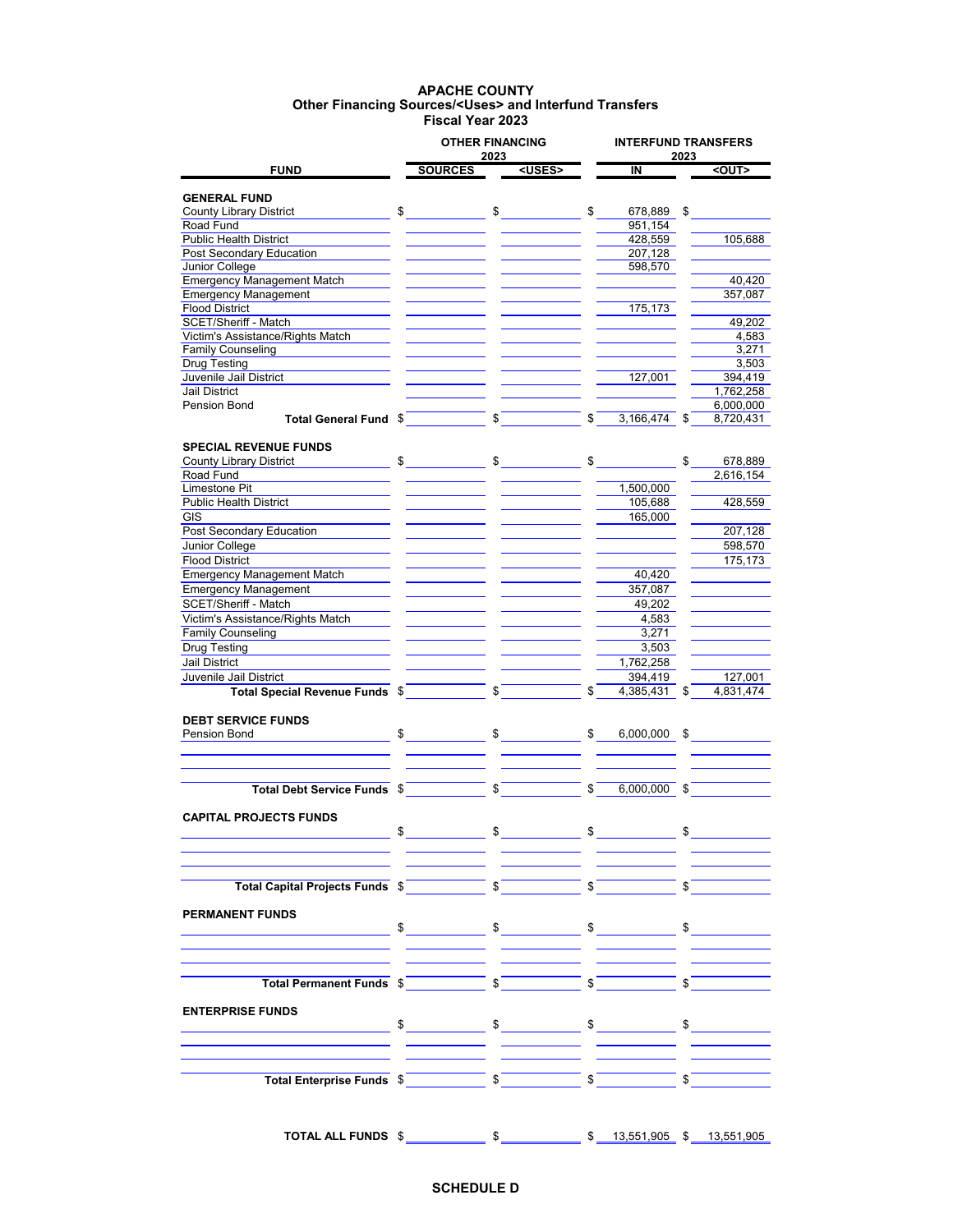# **APACHE COUNTY Fiscal Year 2023 Expenditures/Expenses by Fund**

| <b>FUND/DEPARTMENT</b>                 | <b>ADOPTED</b><br><b>BUDGETED</b><br><b>EXPENDITURES/</b><br><b>EXPENSES</b><br>2022 | <b>EXPENDITURE/</b><br><b>EXPENSE</b><br><b>ADJUSTMENTS</b><br><b>APPROVED</b><br>2022 | <b>ACTUAL</b><br><b>EXPENDITURES/</b><br><b>EXPENSES*</b><br>2022 | <b>BUDGETED</b><br><b>EXPENDITURES/</b><br><b>EXPENSES</b><br>2023 |
|----------------------------------------|--------------------------------------------------------------------------------------|----------------------------------------------------------------------------------------|-------------------------------------------------------------------|--------------------------------------------------------------------|
| <b>GENERAL FUND</b>                    |                                                                                      |                                                                                        |                                                                   |                                                                    |
| Assessor                               | \$<br>752,094                                                                        |                                                                                        | \$<br>842,944<br>\$                                               | 761,018                                                            |
| Attorney                               | 1,281,220                                                                            |                                                                                        | 1,281,220                                                         | 1,481,220                                                          |
| Adminstration                          | 2,188,553                                                                            |                                                                                        | 1,898,007                                                         | 2,175,855                                                          |
| District #1                            | 236,883                                                                              |                                                                                        | 235,627                                                           | 238,173                                                            |
| District #2                            | 236,883                                                                              |                                                                                        | 208,813                                                           | 238,173                                                            |
| District #3                            | 236,883                                                                              | $\blacksquare$                                                                         | 230,883                                                           | 238,173                                                            |
| Clerk of the Court                     | 609,123                                                                              | $\blacksquare$                                                                         | 548,639                                                           | 744.721                                                            |
| <b>Constable Puerco</b>                | 91,938                                                                               | $\blacksquare$                                                                         | 92,315                                                            | 98,304                                                             |
| Constable St. Johns                    | 23,116                                                                               | $\overline{a}$                                                                         | 15,863                                                            | 23.116                                                             |
| <b>Constable Round Valley</b>          | 37,826                                                                               | $\blacksquare$                                                                         | 34.796                                                            | 37.826                                                             |
| Contingencies                          | 4,359,620                                                                            | $\blacksquare$                                                                         | 431,447                                                           | 3,909,380                                                          |
| <b>Data Processing</b>                 | 536,681                                                                              | $\sim$                                                                                 | 484,381                                                           | 737,682                                                            |
| IT Capital Imp. & Software Maintenance | 1,000,000                                                                            | $\blacksquare$                                                                         | 354,901                                                           | 1,000,000                                                          |
| Elections                              | 336,047                                                                              |                                                                                        | 251,544                                                           | 491,783                                                            |
| Ground & Maintenance                   | 973,806                                                                              | $\mathbf{r}$                                                                           | 843,760                                                           | 1,067,172                                                          |
| J.P. Chinle                            | 177,130                                                                              | $\sim$                                                                                 | 148,372                                                           | 166,013                                                            |
| J.P. Puerco                            | 352,258                                                                              | $\blacksquare$                                                                         | 337,424                                                           | 375,580                                                            |
| J.P. St. Johns                         | 238,669                                                                              | $\mathbf{r}$                                                                           | 221,365                                                           | 275,485                                                            |
| SJ Magistrate                          | 39,089                                                                               | $\blacksquare$                                                                         | 35,204                                                            | 51,700                                                             |
| J.P. Round Valley                      | 330,218                                                                              | $\blacksquare$                                                                         | 306,752                                                           | 364,993                                                            |
| Springerville Magistrate               | 7,675                                                                                | $\blacksquare$                                                                         | 8.081                                                             | 7,125                                                              |
| <b>Communication Specialist</b>        | 153,997                                                                              | $\mathbf{r}$                                                                           | 95,382                                                            | 165,761                                                            |
| <b>Economic Development</b>            | 125,320                                                                              | $\blacksquare$                                                                         | 120,992                                                           | 142.093                                                            |
| <b>Community Development</b>           | 350,153                                                                              | $\mathbf{r}$                                                                           | 385,288                                                           | 441,692                                                            |
| Recorder                               | 571,345                                                                              | $\mathbf{r}$                                                                           | 543,175                                                           | 637,472                                                            |
| <b>Superior Court</b>                  | 505,920                                                                              | $\blacksquare$                                                                         | 442,099                                                           | 631,403                                                            |
| <b>Public Defenders</b>                | 427,500                                                                              | $\blacksquare$                                                                         | 467,588                                                           | 500,000                                                            |
| Jury Fees & Expenses                   | 111,373                                                                              |                                                                                        | 92,472                                                            | 150,000                                                            |
| <b>Jury Trial Costs</b>                | 19,869                                                                               | $\mathbf{r}$                                                                           |                                                                   |                                                                    |
| Treasurer                              | 509,725                                                                              |                                                                                        | 494,586                                                           | 533,306                                                            |
| Probation/Adult                        | 284,212                                                                              | ÷.                                                                                     | 292,452                                                           | 284,212                                                            |
| Probation/Juvenile                     | 216,333                                                                              | $\blacksquare$                                                                         | 222,200                                                           | 216,833                                                            |
| Sheriff                                | 3,538,007                                                                            | $\mathbf{r}$                                                                           | 3,410,522                                                         | 3,538,007                                                          |
| <b>Dispatch Services</b>               | 621,404                                                                              |                                                                                        | 528,974                                                           | 621,438                                                            |
| AHCCCS/ALTCS                           | 469,520                                                                              |                                                                                        | 469,520                                                           | 469,520                                                            |
| Vehicle Replacement                    | 300,000                                                                              | $\overline{\phantom{a}}$                                                               | 261,313                                                           | 600,000                                                            |
| <b>School Superintendent</b>           | 390,636                                                                              | $\blacksquare$                                                                         | 353,888                                                           | 403,150                                                            |
| <b>School SIT Grant</b>                | 120,000                                                                              |                                                                                        | $\blacksquare$                                                    | 120,000                                                            |
| <b>Gaming Compact</b>                  | 100,000                                                                              | $\blacksquare$                                                                         |                                                                   | 100,000                                                            |
| <b>Total General Fund \$</b>           | 22,861,026 \$                                                                        |                                                                                        | 16,992,792 \$<br>\$                                               | 24,038,379                                                         |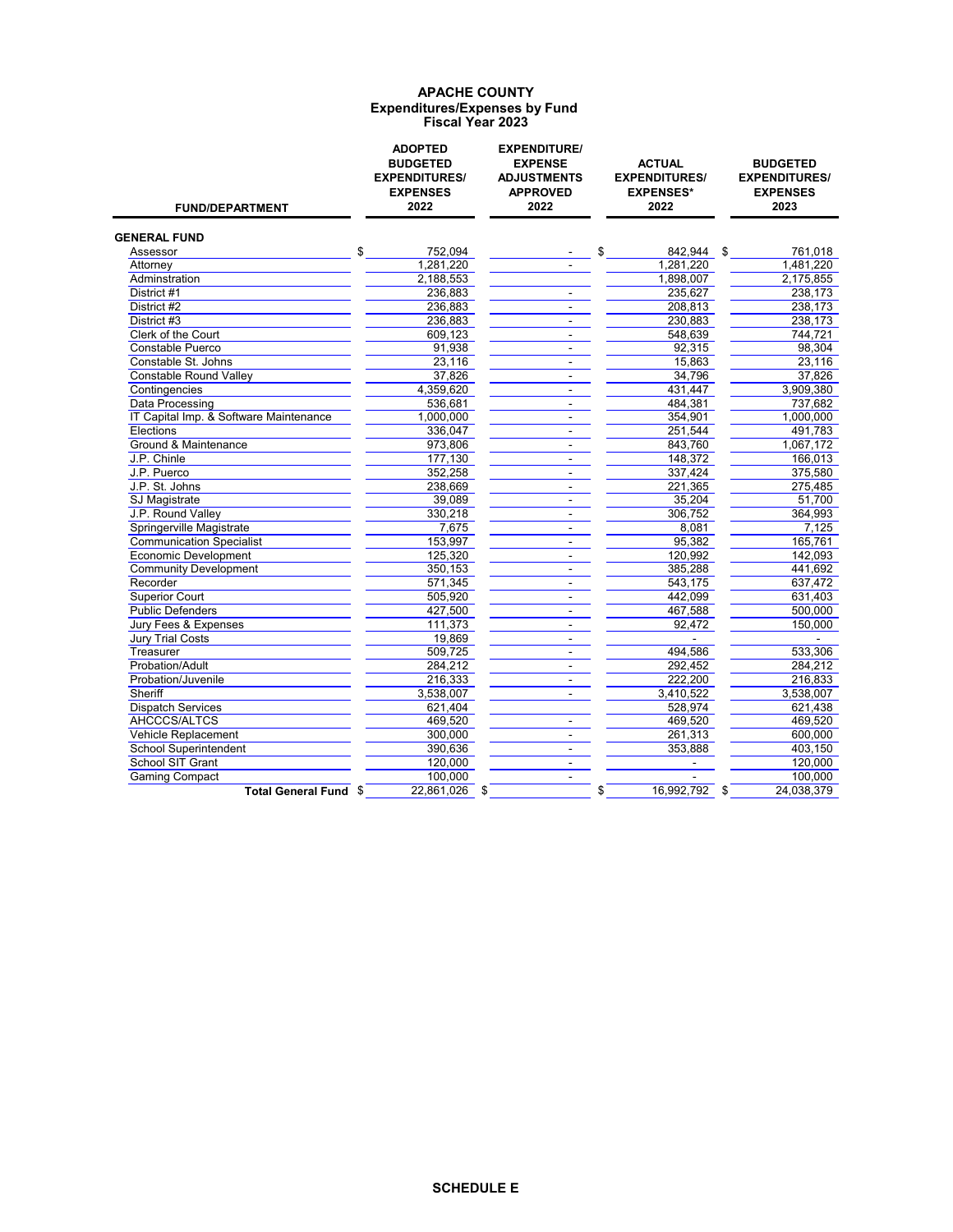## **SPECIAL REVENUE FUNDS**

| Law Library<br><b>HAVA</b>            | \$<br>15,500 \$<br>4,000 |                                | \$<br>16,439 \$<br>19,008 | 15,500<br>4,000 |
|---------------------------------------|--------------------------|--------------------------------|---------------------------|-----------------|
| Roads                                 |                          |                                |                           |                 |
| Engineer                              | 758,874                  | $\overline{a}$                 | 582.217                   |                 |
|                                       |                          | ä,                             |                           | 758,874         |
| District #1                           | 2,189,113                |                                | 1,375,548                 | 2,189,113       |
| Carryover Reserve, District #1        | 951,929                  | $\blacksquare$                 | 634,602                   | 913,613         |
| District #2                           | 2,189,113                | $\overline{\phantom{a}}$       | 1,325,923                 | 2,189,113       |
| Carryover Reserve, District #2        | 609,641                  | $\blacksquare$                 | 507,556                   | 141,212         |
| District #3                           | 3,112,872                | $\overline{a}$                 | 2,305,406                 | 3,112,872       |
| Carryover Reserve, District #3        | 600,000                  | $\blacksquare$                 | 712,440                   | 132,272         |
| <b>HURF Support</b>                   | 184,541                  | $\overline{a}$                 | 122,729                   | 184,541         |
| Aviation                              | 110,000                  | $\sim$                         | 119,873                   | 110,000         |
| Liability Insurance                   | 330,000                  | $\blacksquare$                 | 326,792                   | 330,000         |
| Contingency                           | 3,000,000                | $\overline{\phantom{a}}$       | 427,843                   | 4,500,000       |
| <b>Other Expenditures</b>             | 268,326                  |                                |                           | 268,326         |
| <b>RAC Grant</b>                      | 150,000                  | $\blacksquare$                 | $\blacksquare$            | 150,000         |
| Forest Thinning - EECO                | 200,000                  | $\blacksquare$                 | 39,440                    | 200,000         |
| <b>Limestone Pit</b>                  | 500,000                  |                                | 658,321                   | 500,000         |
| <b>GIS</b>                            | 145,445                  | $\overline{\phantom{a}}$       | 105,673                   | 145,445         |
| Other Agency Projects                 | 2,000,000                | $\blacksquare$                 | ÷.                        | 4,000,000       |
| <b>Transit Funds</b>                  | 20,000                   | $\blacksquare$                 |                           | 20,000          |
| Misc Revenue                          | 2,300,000                | $\overline{a}$                 | 212,444                   | 2,300,000       |
|                                       |                          |                                |                           |                 |
| Victim's Interest Fund                |                          | $\frac{1}{2}$                  |                           |                 |
| Sheriff's Grants                      | 1,557,500                | $\blacksquare$                 | 17,252                    | 1,557,500       |
| <b>Forest Fees</b>                    | 530,600                  | $\blacksquare$                 | 558,547                   | 644,597         |
| <b>Emergency Management</b>           | 346,361                  | $\blacksquare$                 | 581,257                   | 607,171         |
| <b>Misc Grant Funds</b>               | 20,000,000               |                                | 7,055,552                 | 20,000,000      |
| Juvenile High Risk Court              | 64,563                   | $\overline{a}$                 | 59,881                    | 68,492          |
| Extra Juvenile Diversion              | 100                      | $\blacksquare$                 |                           | 100             |
| Criminal Justice, Attorney            | 97,265                   | L.                             | 102,217                   | 97,265          |
| RICO, State & Other                   | 50,000                   | $\blacksquare$                 | 80,897                    | 50,000          |
| <b>Norviel Degree</b>                 | 22,600                   | $\overline{a}$                 | 12,234                    | 22,600          |
| DP Services, Schools                  | 406,160                  | $\overline{a}$                 | 389,207                   | 406,160         |
| <b>Local Court Automation</b>         | 21,268                   | $\frac{1}{2}$                  | 24,197                    | 24,837          |
| Jail Enhancement                      | 200,000                  | $\blacksquare$                 | 235,038                   | 200,000         |
| State Aid To Probation                | 153,828                  | $\blacksquare$                 | 148,955                   | 183,189         |
| <b>Family Counseling</b>              | 12,475                   | $\blacksquare$                 | 6,865                     | 12,220          |
| SCET/Attorney                         | 92,663                   | $\blacksquare$                 | 90,928                    | 107,402         |
| <b>Adult Probation Fees</b>           | 123,592                  |                                | 94,278                    | 148,300         |
| CASA                                  | 52,800                   | $\overline{\phantom{a}}$       |                           | 52,500          |
|                                       |                          | $\overline{\phantom{a}}$<br>ä. | 42,620                    |                 |
| Adult Intens. Supervision             | 330,462                  |                                | 348,418                   | 342,569         |
| <b>JCRF</b>                           | 25,000                   | $\blacksquare$                 | $\blacksquare$            | 25,000          |
| Juvenile Treatment Services           | 102,949                  | $\blacksquare$                 | 103,908                   | 106,511         |
| Juv. Probation Fees                   | 5,000                    | $\overline{\phantom{a}}$       | 1,751                     | 5,000           |
| J.I.P.S.                              | 72,766                   | $\blacksquare$                 | 75,234                    | 84,822          |
| Recorder's Sur-Charge                 | 40,000                   | $\blacksquare$                 | 27,493                    | 45,000          |
| Diversion Fees, Juv Probation         | 10,000                   | $\overline{a}$                 |                           | 10,000          |
| Adult Prob. Enhancement               | 367,426                  | $\blacksquare$                 | 327,269                   | 354,769         |
| SCET/Sheriff                          | 311,823                  | $\frac{1}{2}$                  | 311,426                   | 311,823         |
| <b>Victim's Compensation</b>          | 31,731                   | $\frac{1}{2}$                  | 57,371                    | 31,731          |
| S. Court Docket Storage               | 11,000                   |                                | 12,293                    | 20,000          |
| Victim's Assist./Rights               | 29,548                   |                                | 22,253                    | 16,961          |
| VOCA, Attorney                        | 80,862                   |                                | 53,910                    | 54,678          |
| Detention Equalization                | 30,000                   | $\blacksquare$                 |                           | 30,000          |
| <b>Jail Services</b>                  | 150.000                  | ä,                             | 113,584                   | 150,000         |
| <b>Field Trainer</b>                  | 30,200                   |                                | 28,880                    | 34,072          |
| <b>Extra Adult Probation Fees</b>     |                          |                                |                           |                 |
|                                       | 500                      | $\blacksquare$                 |                           | 500             |
| <b>Extra Juvenile Probation Fees</b>  | 100                      | $\blacksquare$                 | ä,                        | 100             |
| <b>Drug Treatment &amp; Education</b> | 11,907                   | $\overline{\phantom{a}}$       | 14,546                    | 12,410          |
| Diversion Intake - Probation          | 33,269                   | $\blacksquare$                 | 36,922                    | 40,223          |
| <b>Diversion Consequence</b>          | 41,362                   | $\blacksquare$                 | 39,653                    | 41,700          |
| <b>Drug Testing</b>                   | 50,245                   | $\blacksquare$                 | 41,449                    | 35,205          |
| <b>Case Processing Assistance</b>     | 5,388                    | $\overline{\phantom{a}}$       | 14,081                    | 19,300          |
| <b>JCEF</b>                           | 90,000                   | $\blacksquare$                 |                           | 120,000         |
| <b>Community Punishment</b>           | 40,344                   | $\blacksquare$                 | 51,659                    | 38,640          |
| Fill The Gap, Courts                  | 106,717                  | $\sim$                         | 140,592                   | 70,000          |
| Fill The Gap, Indigent Defense        | 10,000                   | $\blacksquare$                 |                           | 10,000          |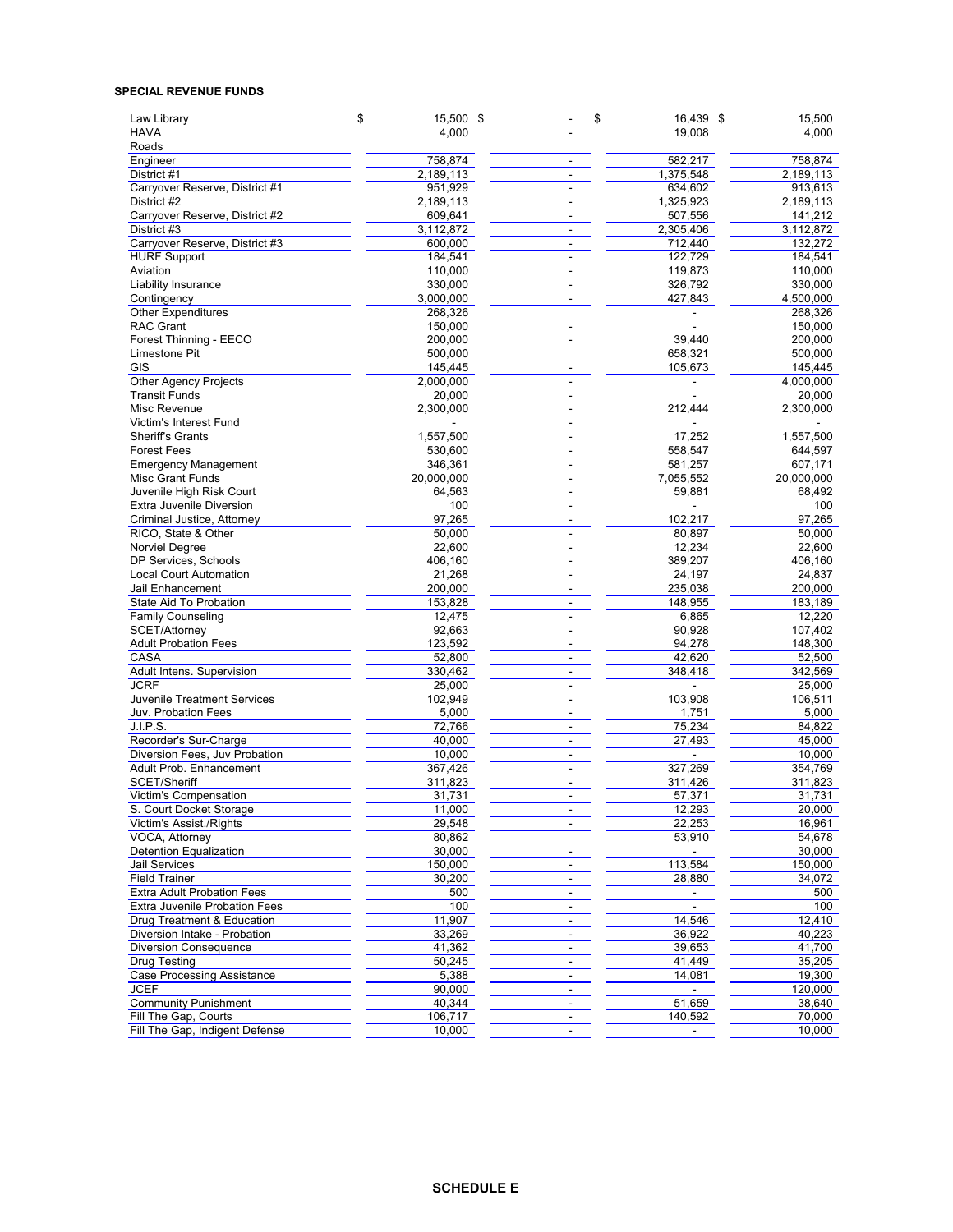| Fill The Gap, Court Administration                                                                                                                                                                                                 | 15,000    |          |                     |               | 11,270                   |         | 28,925                    |
|------------------------------------------------------------------------------------------------------------------------------------------------------------------------------------------------------------------------------------|-----------|----------|---------------------|---------------|--------------------------|---------|---------------------------|
| Prosecution Recovery Sup Ct.                                                                                                                                                                                                       | 50,000    |          |                     |               | <b>Contractor</b>        |         | 50,000                    |
| Prosecution Recovery COC                                                                                                                                                                                                           | 101,270   |          |                     |               | 2,130                    |         | 134,838                   |
| Attorney Diversion                                                                                                                                                                                                                 | 180,000   |          |                     | المستنب المنف | 105,908                  |         | 180,000                   |
| <b>Cinder Pit</b>                                                                                                                                                                                                                  | 30,000    |          |                     |               | ___ ==                   |         | 30,000                    |
| Waste Tire Disposal                                                                                                                                                                                                                | 125,000   |          |                     |               | 86,149                   |         | 125,000                   |
| <b>CDBG</b>                                                                                                                                                                                                                        | 300,000   |          | $\sim 100$          |               | 28,115                   |         | 300,000                   |
| County Library<br>Public Health District                                                                                                                                                                                           | 2,109,846 |          |                     |               | 1,699,978                |         | 2,269,847                 |
|                                                                                                                                                                                                                                    | 6,517,389 | $\equiv$ |                     |               | 2,942,108                |         | 7,434,893                 |
| Jail District<br>Inmate Housing<br>Juvenile Jail District                                                                                                                                                                          | 2,450,000 |          |                     |               | 2,744,369                |         | 2,500,000                 |
|                                                                                                                                                                                                                                    | 500,000   |          | $\sigma_{\rm{max}}$ |               | <b>Contract Contract</b> |         | 500,000                   |
|                                                                                                                                                                                                                                    | 1,091,663 |          |                     |               | 1,091,663                |         | 512,179                   |
|                                                                                                                                                                                                                                    | 3,318,196 |          |                     |               | 2,908,500                |         | 3,318,196                 |
| <u>Junior College Tuition<br/>Post Secondary Education</u>                                                                                                                                                                         | 930,810   |          |                     |               | 821,991                  |         |                           |
| <b>Flood Control</b>                                                                                                                                                                                                               | 145,484   |          |                     |               | $\frac{821,991}{90,419}$ |         | $\frac{930,010}{145,484}$ |
| <b>Fire District Assistance</b>                                                                                                                                                                                                    | 621,721   |          |                     |               | 572,100                  |         | 621,721                   |
| <b>Total Special Revenue Funds</b> $\sqrt[6]{\hspace{1cm}}$ 63,876,106 $\sqrt[6]{\hspace{1cm}}$ $\sqrt[6]{\hspace{1cm}}$                                                                                                           |           |          |                     |               | 33,919,569 \$            |         | 67,440,122                |
| Pension Bon <b>Property Control</b> (2008) and the control of the control of the control of the control of the control of the control of the control of the control of the control of the control of the control of the control of |           |          |                     |               |                          |         |                           |
| Total Debt Service Funds \$<br><b>CAPITAL PROJECTS FUNDS</b>                                                                                                                                                                       |           |          |                     |               |                          | $ \int$ |                           |
|                                                                                                                                                                                                                                    |           |          |                     |               |                          |         |                           |
| Total Capital Projects Funds \$<br><b>PERMANENT FUNDS</b>                                                                                                                                                                          |           |          |                     |               |                          |         |                           |
|                                                                                                                                                                                                                                    |           |          |                     |               |                          |         |                           |
| Total Permanent Funds \$<br><b>ENTERPRISE FUNDS</b>                                                                                                                                                                                |           |          |                     |               |                          |         |                           |
|                                                                                                                                                                                                                                    |           |          |                     |               |                          |         |                           |
| Total Enterprise Funds \$                                                                                                                                                                                                          |           |          |                     |               |                          |         | $\frac{1}{2}$             |
|                                                                                                                                                                                                                                    |           |          |                     |               |                          |         | 50,912,361 \$ 91,478,501  |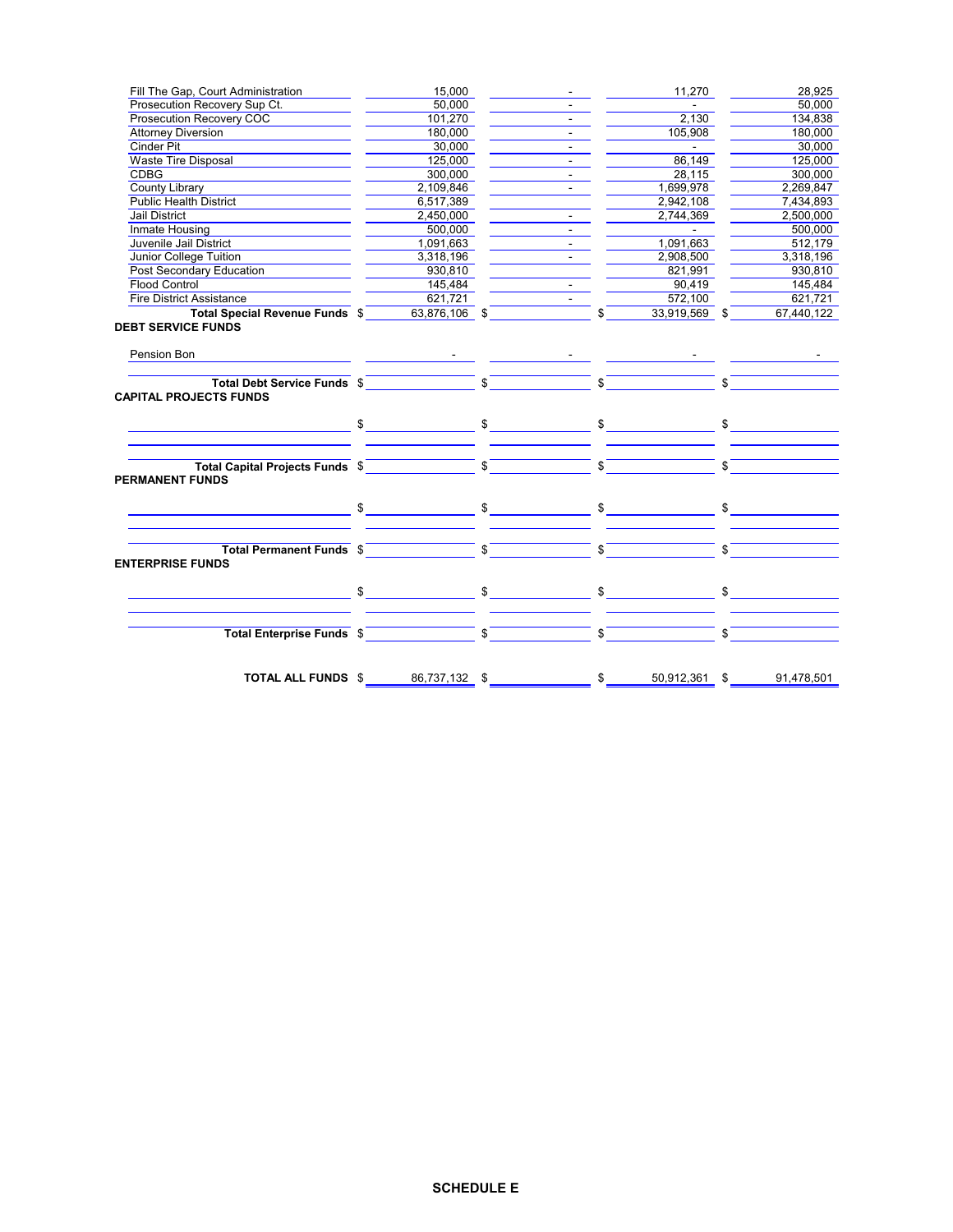#### **Expenditures/Expenses by Department APACHE COUNTY Fiscal Year 2023**

| DEPARTMENT/FUND                                                                                        | <b>ADOPTED</b><br><b>BUDGETED</b><br><b>EXPENDITURES/</b><br><b>EXPENSES</b><br>2022                                                                                                                                                                                                                                                                                                                                                                     | <b>EXPENDITURE/</b><br><b>EXPENSE</b><br><b>ADJUSTMENTS</b><br><b>APPROVED</b><br>2022 | <b>ACTUAL</b><br><b>EXPENDITURES/</b><br><b>EXPENSES*</b><br>2022 |                                |    | <b>BUDGETED</b><br><b>EXPENDITURES/</b><br><b>EXPENSES</b><br>2023 |  |
|--------------------------------------------------------------------------------------------------------|----------------------------------------------------------------------------------------------------------------------------------------------------------------------------------------------------------------------------------------------------------------------------------------------------------------------------------------------------------------------------------------------------------------------------------------------------------|----------------------------------------------------------------------------------------|-------------------------------------------------------------------|--------------------------------|----|--------------------------------------------------------------------|--|
|                                                                                                        |                                                                                                                                                                                                                                                                                                                                                                                                                                                          |                                                                                        |                                                                   |                                |    |                                                                    |  |
| ASSESSOR:                                                                                              |                                                                                                                                                                                                                                                                                                                                                                                                                                                          |                                                                                        |                                                                   |                                |    |                                                                    |  |
| General Fund                                                                                           |                                                                                                                                                                                                                                                                                                                                                                                                                                                          |                                                                                        |                                                                   |                                |    | 761,018                                                            |  |
|                                                                                                        | <b>Department Total <math>\frac{1}{3}</math></b> $\frac{752,094}{752,094}$ $\frac{3}{3}$ $\frac{3}{3}$ $\frac{842,944}{7842,944}$ $\frac{5}{3}$                                                                                                                                                                                                                                                                                                          |                                                                                        |                                                                   |                                |    | 761.018                                                            |  |
| ATTORNEY:                                                                                              |                                                                                                                                                                                                                                                                                                                                                                                                                                                          |                                                                                        |                                                                   |                                |    |                                                                    |  |
| $-$ \$<br>General Fund                                                                                 |                                                                                                                                                                                                                                                                                                                                                                                                                                                          | 1,281,220 \$                                                                           |                                                                   | $-$ \$<br>1,281,220 \$         |    | 1,481,220                                                          |  |
| Victim's Interest Fund                                                                                 | ÷.                                                                                                                                                                                                                                                                                                                                                                                                                                                       |                                                                                        |                                                                   | ÷.                             |    | $\mathbf{r}$                                                       |  |
| Criminal Justice, Attorney                                                                             | 97,265                                                                                                                                                                                                                                                                                                                                                                                                                                                   | $\overline{\phantom{a}}$                                                               |                                                                   | 102,217                        |    | 97,265                                                             |  |
| RICO, State & Other                                                                                    | 50,000                                                                                                                                                                                                                                                                                                                                                                                                                                                   | $\sim 100$                                                                             |                                                                   | 80,897                         |    | 50,000                                                             |  |
| SCET/Attorney                                                                                          | 92,663                                                                                                                                                                                                                                                                                                                                                                                                                                                   | $\blacksquare$<br>$\overline{a}$                                                       |                                                                   | 90,928                         |    | 107,402                                                            |  |
| Victim's Compensation<br>Victim's Assistance / Rights                                                  | 31.731<br>29.548                                                                                                                                                                                                                                                                                                                                                                                                                                         | $\blacksquare$                                                                         |                                                                   | 57,371<br>22.253               |    | 31,731<br>16.961                                                   |  |
| VOCA, Attorney                                                                                         | 80,862                                                                                                                                                                                                                                                                                                                                                                                                                                                   | $\mathbf{r}$                                                                           |                                                                   | 53,910                         |    | 54,678                                                             |  |
| <b>Attorney Diversion</b>                                                                              | 180,000                                                                                                                                                                                                                                                                                                                                                                                                                                                  | ÷,                                                                                     |                                                                   | 105,908                        |    | 180,000                                                            |  |
| <b>Department Total \$</b>                                                                             | 1,843,289 \$                                                                                                                                                                                                                                                                                                                                                                                                                                             |                                                                                        |                                                                   | 1,794,704 \$                   |    | 2,019,257                                                          |  |
| General Fund<br><b>COUNTY MANAGER:</b>                                                                 | $\begin{array}{ccccccccccccc}\n & & & & & & 1,110,649 & \text{\$} & & & & & \text{\$} & & & & \text{\$} & & & \text{\$} & & \text{\$} & & \text{\$} & \text{\$} & \text{\$} & \text{\$} & \text{\$} & \text{\$} & \text{\$} & \text{\$} & \text{\$} & \text{\$} & \text{\$} & \text{\$} & \text{\$} & \text{\$} & \text{\$} & \text{\$} & \text{\$} & \text{\$} & \text{\$} & \text{\$} & \text{\$} & \text{\$} & \text{\$} & \text{\$} & \text{\$} & \$ |                                                                                        |                                                                   | 936,636 \$<br>$936.636$ \$     |    | 1,414,519<br>1.414.519                                             |  |
| General Fund                                                                                           | $\frac{1}{2}$<br>2,188,553 \$                                                                                                                                                                                                                                                                                                                                                                                                                            |                                                                                        | $\frac{1}{2}$                                                     | 1,898,007 \$                   |    | 2,175,855                                                          |  |
| General Fund - Contingencies                                                                           | 4,359,620                                                                                                                                                                                                                                                                                                                                                                                                                                                | $\Box$                                                                                 |                                                                   | 431,447                        |    | 3,909,380                                                          |  |
| Misc Revenue                                                                                           | 2,300,000                                                                                                                                                                                                                                                                                                                                                                                                                                                | $\sim$                                                                                 |                                                                   | 212.444                        |    | 2,300,000                                                          |  |
| <b>Forest Fees</b>                                                                                     | 530,600                                                                                                                                                                                                                                                                                                                                                                                                                                                  | $\blacksquare$                                                                         |                                                                   | 558,547                        |    | 644,597                                                            |  |
| <b>AZCares Fund</b>                                                                                    | 20,000,000                                                                                                                                                                                                                                                                                                                                                                                                                                               | $\omega$                                                                               |                                                                   | 7,055,552                      |    | 20,000,000                                                         |  |
| Junior College Tuition Reimbursement                                                                   | 3,318,196                                                                                                                                                                                                                                                                                                                                                                                                                                                | $\Box$                                                                                 |                                                                   | 2,908,500                      |    | 3,318,196                                                          |  |
| Post Secondary Education                                                                               | 930,810                                                                                                                                                                                                                                                                                                                                                                                                                                                  | ٠                                                                                      |                                                                   | 821,991                        |    | 930,810                                                            |  |
| Waste Tire Disposal                                                                                    | 125,000                                                                                                                                                                                                                                                                                                                                                                                                                                                  | $\overline{a}$                                                                         |                                                                   | 86,149                         |    | 125,000                                                            |  |
| <b>CDBG</b>                                                                                            | 300,000                                                                                                                                                                                                                                                                                                                                                                                                                                                  | $\overline{a}$                                                                         |                                                                   | 28,115                         |    | 300,000                                                            |  |
| <b>Fire District Assistance</b>                                                                        | 621,721                                                                                                                                                                                                                                                                                                                                                                                                                                                  | ä,                                                                                     |                                                                   | 572,100                        |    | 621,721                                                            |  |
| Department Total \$                                                                                    | 34,674,500 \$                                                                                                                                                                                                                                                                                                                                                                                                                                            |                                                                                        |                                                                   | 14,572,852                     |    | 34,325,559                                                         |  |
| <b>CLERK OF THE COURT:</b><br>General Fund<br><b>Local Court Automation</b><br>S. Court Docket Storage | 609,123 \$<br>21.268<br>11,000                                                                                                                                                                                                                                                                                                                                                                                                                           | $\omega$                                                                               |                                                                   | 548,639 \$<br>24,197<br>12,293 |    | 744,721<br>24.837<br>20,000                                        |  |
| <b>JCEF</b>                                                                                            | 90,000                                                                                                                                                                                                                                                                                                                                                                                                                                                   | $\omega$                                                                               |                                                                   | $\sim$                         |    | 120,000                                                            |  |
| Prosecution Recovery COC                                                                               | 101,270                                                                                                                                                                                                                                                                                                                                                                                                                                                  | $\sim$                                                                                 |                                                                   | 2,130                          |    | 134,838                                                            |  |
| Department Total \$                                                                                    | 832,661                                                                                                                                                                                                                                                                                                                                                                                                                                                  | \$<br>$\overline{a}$                                                                   | \$                                                                | 587,259                        | \$ | 1,044,396                                                          |  |

## CONSTABLES:

| General<br>Fund         |               | .880<br>52 |  | $\sim$<br>142.5.               | 159.246 |
|-------------------------|---------------|------------|--|--------------------------------|---------|
| <b>Department Total</b> | $\rightarrow$ | 52.880     |  | $\sim$ $\sim$ $\sim$<br>142.5. | 159.246 |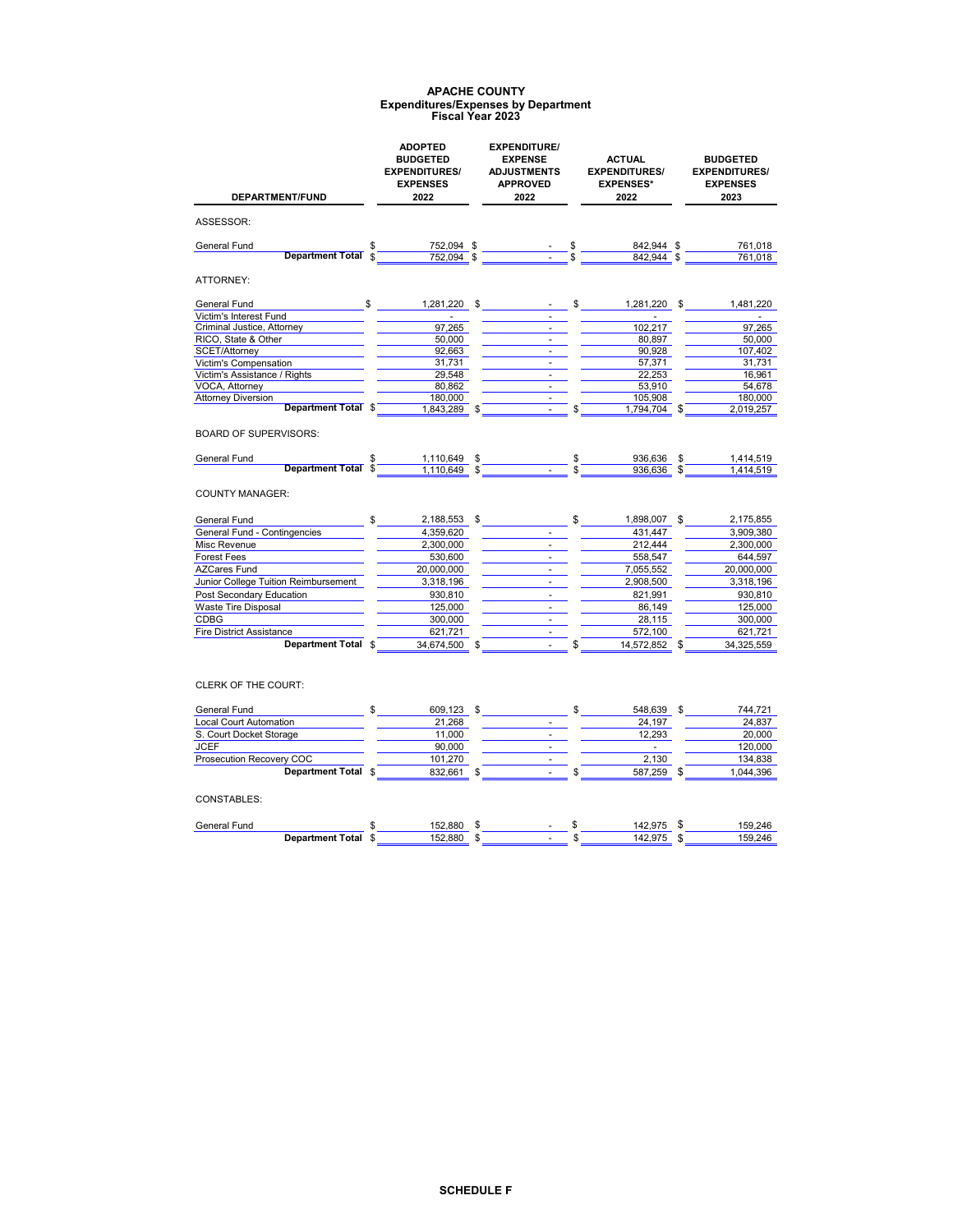DATA PROCESSING:

|                                                                                                                                                                                                                                                                                                                                                                   |                 |                                                                                                                                                                                                                                                                                                                                                                                                                                                   |                                                                                                                                                                                    | 406,160                |
|-------------------------------------------------------------------------------------------------------------------------------------------------------------------------------------------------------------------------------------------------------------------------------------------------------------------------------------------------------------------|-----------------|---------------------------------------------------------------------------------------------------------------------------------------------------------------------------------------------------------------------------------------------------------------------------------------------------------------------------------------------------------------------------------------------------------------------------------------------------|------------------------------------------------------------------------------------------------------------------------------------------------------------------------------------|------------------------|
| General Fund<br>DP Services, Schools<br><b>Department Total</b><br><b>S</b><br><b>Example 1,536,681<br/> <b>S</b><br/> <b>Example 1,942,841<br/> <b>S</b><br/> <b>Example 1,942,841<br/> <b>S</b><br/> <b>Example 1,942,841<br/> <b>S</b><br/> <b>Example 1,228,489<br/> S</b><br/> <b>Example 1,228,489</b><br/> <b>S</b><br/> <b>Example 1,</b></b></b></b></b> |                 |                                                                                                                                                                                                                                                                                                                                                                                                                                                   |                                                                                                                                                                                    |                        |
| ELECTIONS:                                                                                                                                                                                                                                                                                                                                                        |                 |                                                                                                                                                                                                                                                                                                                                                                                                                                                   |                                                                                                                                                                                    |                        |
| General Fund                                                                                                                                                                                                                                                                                                                                                      |                 |                                                                                                                                                                                                                                                                                                                                                                                                                                                   |                                                                                                                                                                                    |                        |
| <b>HAVA</b>                                                                                                                                                                                                                                                                                                                                                       |                 |                                                                                                                                                                                                                                                                                                                                                                                                                                                   |                                                                                                                                                                                    |                        |
|                                                                                                                                                                                                                                                                                                                                                                   |                 |                                                                                                                                                                                                                                                                                                                                                                                                                                                   |                                                                                                                                                                                    |                        |
|                                                                                                                                                                                                                                                                                                                                                                   |                 |                                                                                                                                                                                                                                                                                                                                                                                                                                                   |                                                                                                                                                                                    |                        |
| <b>EMERGENCY SERVICES:</b>                                                                                                                                                                                                                                                                                                                                        |                 |                                                                                                                                                                                                                                                                                                                                                                                                                                                   |                                                                                                                                                                                    |                        |
|                                                                                                                                                                                                                                                                                                                                                                   |                 |                                                                                                                                                                                                                                                                                                                                                                                                                                                   |                                                                                                                                                                                    |                        |
| Emergency Services \$146,361 \$16.000 \$146,361 \$16.07,171 \$1607,171 \$1607,171 \$1607,171 \$1607,171 \$1607,171 \$1607,171 \$1607,171 \$1607,171 \$1607,171 \$1607,171 \$1607,171 \$1607,171 \$1607,171 \$1607,171 \$1607,171 \$1607,171 \$1607,                                                                                                               |                 |                                                                                                                                                                                                                                                                                                                                                                                                                                                   |                                                                                                                                                                                    |                        |
| <b>GROUNDS AND MAINTENANCE:</b>                                                                                                                                                                                                                                                                                                                                   |                 |                                                                                                                                                                                                                                                                                                                                                                                                                                                   |                                                                                                                                                                                    |                        |
|                                                                                                                                                                                                                                                                                                                                                                   |                 |                                                                                                                                                                                                                                                                                                                                                                                                                                                   |                                                                                                                                                                                    |                        |
| <b>Department Total \$</b> 373,806 \$ 5 5 5 843,760 \$ 1,067,172<br>General Fund                                                                                                                                                                                                                                                                                  |                 |                                                                                                                                                                                                                                                                                                                                                                                                                                                   |                                                                                                                                                                                    |                        |
|                                                                                                                                                                                                                                                                                                                                                                   |                 |                                                                                                                                                                                                                                                                                                                                                                                                                                                   |                                                                                                                                                                                    |                        |
| JUSTICES OF THE PEACE:                                                                                                                                                                                                                                                                                                                                            |                 |                                                                                                                                                                                                                                                                                                                                                                                                                                                   |                                                                                                                                                                                    |                        |
| General Fund                                                                                                                                                                                                                                                                                                                                                      |                 |                                                                                                                                                                                                                                                                                                                                                                                                                                                   | <b>Department Total <math>\frac{2}{3}</math></b> $\frac{1,145,039}{1,145,039}$ $\frac{3}{3}$ $\frac{5}{3}$ $\frac{5}{3}$ $\frac{5}{3}$ $\frac{1,057,199}{1,057,199}$ $\frac{5}{3}$ | 1,240,896              |
|                                                                                                                                                                                                                                                                                                                                                                   |                 |                                                                                                                                                                                                                                                                                                                                                                                                                                                   |                                                                                                                                                                                    | 1,240,896              |
| COMMUNICATIONS:                                                                                                                                                                                                                                                                                                                                                   |                 |                                                                                                                                                                                                                                                                                                                                                                                                                                                   |                                                                                                                                                                                    |                        |
| General Fund                                                                                                                                                                                                                                                                                                                                                      |                 |                                                                                                                                                                                                                                                                                                                                                                                                                                                   |                                                                                                                                                                                    |                        |
| Department Total $\frac{153,997}{153,997}$ $\frac{153,997}{153,997}$ $\frac{153,997}{153,997}$ $\frac{153,997}{153,997}$ $\frac{153,997}{153,997}$ $\frac{153,997}{153,997}$ $\frac{153,997}{153,997}$ $\frac{153,997}{153,997}$ $\frac{153,997}{153,997}$ $\frac{153$                                                                                            |                 |                                                                                                                                                                                                                                                                                                                                                                                                                                                   |                                                                                                                                                                                    |                        |
|                                                                                                                                                                                                                                                                                                                                                                   |                 |                                                                                                                                                                                                                                                                                                                                                                                                                                                   |                                                                                                                                                                                    |                        |
| ECONOMIC DEVELOPMENT                                                                                                                                                                                                                                                                                                                                              |                 |                                                                                                                                                                                                                                                                                                                                                                                                                                                   |                                                                                                                                                                                    |                        |
|                                                                                                                                                                                                                                                                                                                                                                   |                 |                                                                                                                                                                                                                                                                                                                                                                                                                                                   |                                                                                                                                                                                    | 142,093                |
| General Fund<br><b>Department Total</b> $\frac{125,320}{2}$ $\frac{125,320}{2}$ $\frac{25}{2}$ $\frac{3}{2}$ $\frac{5}{2}$ $\frac{120,992}{2}$ $\frac{5}{2}$                                                                                                                                                                                                      |                 |                                                                                                                                                                                                                                                                                                                                                                                                                                                   |                                                                                                                                                                                    | 142,093                |
|                                                                                                                                                                                                                                                                                                                                                                   |                 |                                                                                                                                                                                                                                                                                                                                                                                                                                                   |                                                                                                                                                                                    |                        |
| COMMUNITY DEVELOPMENT:                                                                                                                                                                                                                                                                                                                                            |                 |                                                                                                                                                                                                                                                                                                                                                                                                                                                   |                                                                                                                                                                                    |                        |
|                                                                                                                                                                                                                                                                                                                                                                   |                 |                                                                                                                                                                                                                                                                                                                                                                                                                                                   |                                                                                                                                                                                    |                        |
|                                                                                                                                                                                                                                                                                                                                                                   |                 |                                                                                                                                                                                                                                                                                                                                                                                                                                                   |                                                                                                                                                                                    |                        |
| General Fund<br>Forest Thinning<br><b>Example 18 Contract Servest Thinning</b><br><b>Example 19 Contract Servest Thinning</b><br><b>Example 19 Contract Servest Servest Servest Servest Servest Servest Servest Servest Servest Servest Servest Se</b>                                                                                                            |                 |                                                                                                                                                                                                                                                                                                                                                                                                                                                   |                                                                                                                                                                                    |                        |
|                                                                                                                                                                                                                                                                                                                                                                   |                 |                                                                                                                                                                                                                                                                                                                                                                                                                                                   |                                                                                                                                                                                    |                        |
| RECORDER:                                                                                                                                                                                                                                                                                                                                                         |                 |                                                                                                                                                                                                                                                                                                                                                                                                                                                   |                                                                                                                                                                                    |                        |
|                                                                                                                                                                                                                                                                                                                                                                   |                 |                                                                                                                                                                                                                                                                                                                                                                                                                                                   |                                                                                                                                                                                    |                        |
|                                                                                                                                                                                                                                                                                                                                                                   |                 |                                                                                                                                                                                                                                                                                                                                                                                                                                                   |                                                                                                                                                                                    |                        |
| General Fund<br>Recorder's Surcharge<br><b>Example 10.000</b><br><b>Example 10.000</b><br><b>Example 10.000</b><br><b>Example 10.000</b><br><b>Example 10.000</b><br><b>Example 10.000</b><br><b>Example 10.000</b><br><b>Example 10.000</b><br><b>Example 10.000</b><br><b>Example 10.000</b><br><b>Examp</b>                                                    |                 |                                                                                                                                                                                                                                                                                                                                                                                                                                                   |                                                                                                                                                                                    |                        |
| SUPERIOR COURT:                                                                                                                                                                                                                                                                                                                                                   |                 |                                                                                                                                                                                                                                                                                                                                                                                                                                                   |                                                                                                                                                                                    |                        |
| General Fund <b>5</b> \$ 1,064,662 \$ - \$                                                                                                                                                                                                                                                                                                                        |                 |                                                                                                                                                                                                                                                                                                                                                                                                                                                   |                                                                                                                                                                                    | 1,002,160 \$ 1,281,403 |
| Law Library<br>Juvenile High Risk Court<br>Juvenile High Risk Court<br>Concerned Automatic Court                                                                                                                                                                                                                                                                  | 15,500          |                                                                                                                                                                                                                                                                                                                                                                                                                                                   | 16,439                                                                                                                                                                             | 15,500                 |
|                                                                                                                                                                                                                                                                                                                                                                   |                 | $\begin{tabular}{ c c c c } \hline & \multicolumn{3}{ c }{\textbf{1}} & \multicolumn{3}{ c }{\textbf{2}} \\ \hline \multicolumn{3}{ c }{\textbf{2}} & \multicolumn{3}{ c }{\textbf{3}} & \multicolumn{3}{ c }{\textbf{4}} \\ \hline \multicolumn{3}{ c }{\textbf{3}} & \multicolumn{3}{ c }{\textbf{4}} & \multicolumn{3}{ c }{\textbf{5}} \\ \hline \multicolumn{3}{ c }{\textbf{4}} & \multicolumn{3}{ c }{\textbf{5}} & \multicolumn{3}{ c }{$ | 59,881                                                                                                                                                                             | 68,492                 |
| Norviel Decree                                                                                                                                                                                                                                                                                                                                                    | 22,600          | $\frac{1}{2}$                                                                                                                                                                                                                                                                                                                                                                                                                                     | 12,234                                                                                                                                                                             | 22,600                 |
| CASA                                                                                                                                                                                                                                                                                                                                                              | 52,800          |                                                                                                                                                                                                                                                                                                                                                                                                                                                   | 42,620                                                                                                                                                                             | 52,500                 |
| <b>Field Trainer</b><br><b>Case Processing Assistance</b>                                                                                                                                                                                                                                                                                                         | 30,200<br>5,388 | ÷,<br>$\sim$                                                                                                                                                                                                                                                                                                                                                                                                                                      | 28,880<br>14,081                                                                                                                                                                   | 34,072<br>19,300       |
| Fill the Gap, Courts                                                                                                                                                                                                                                                                                                                                              | 106,717         | ä,                                                                                                                                                                                                                                                                                                                                                                                                                                                | 140,592                                                                                                                                                                            | 70,000                 |
| Fill the Gap, Indigent Defense                                                                                                                                                                                                                                                                                                                                    | 10,000          | ä,                                                                                                                                                                                                                                                                                                                                                                                                                                                | ×.                                                                                                                                                                                 | 10,000                 |
| Fill the Gap, Court Administration                                                                                                                                                                                                                                                                                                                                | 15,000          | $\blacksquare$                                                                                                                                                                                                                                                                                                                                                                                                                                    | 11,270                                                                                                                                                                             | 28,925                 |
| Prosecution Recovery Sup Ct.                                                                                                                                                                                                                                                                                                                                      | 50,000          | ÷.                                                                                                                                                                                                                                                                                                                                                                                                                                                |                                                                                                                                                                                    | 50,000                 |
| Department Total \$                                                                                                                                                                                                                                                                                                                                               | 1,437,430 \$    |                                                                                                                                                                                                                                                                                                                                                                                                                                                   | \$<br>1,328,157 \$                                                                                                                                                                 | 1,652,792              |
| TREASURER:                                                                                                                                                                                                                                                                                                                                                        |                 |                                                                                                                                                                                                                                                                                                                                                                                                                                                   |                                                                                                                                                                                    |                        |
|                                                                                                                                                                                                                                                                                                                                                                   | <b>EOO 705</b>  |                                                                                                                                                                                                                                                                                                                                                                                                                                                   | AOA EOC                                                                                                                                                                            | E22.20G                |

| General<br>Fund     | 5705<br>509.<br>$\sim$ |  | 494<br>.586<br>- 7 |     | $\sim$<br>.306<br>ບບບ  |
|---------------------|------------------------|--|--------------------|-----|------------------------|
| Total<br>Department | 705<br>509             |  | .586<br>494        | - 3 | $-\sim$<br>.306<br>ບບບ |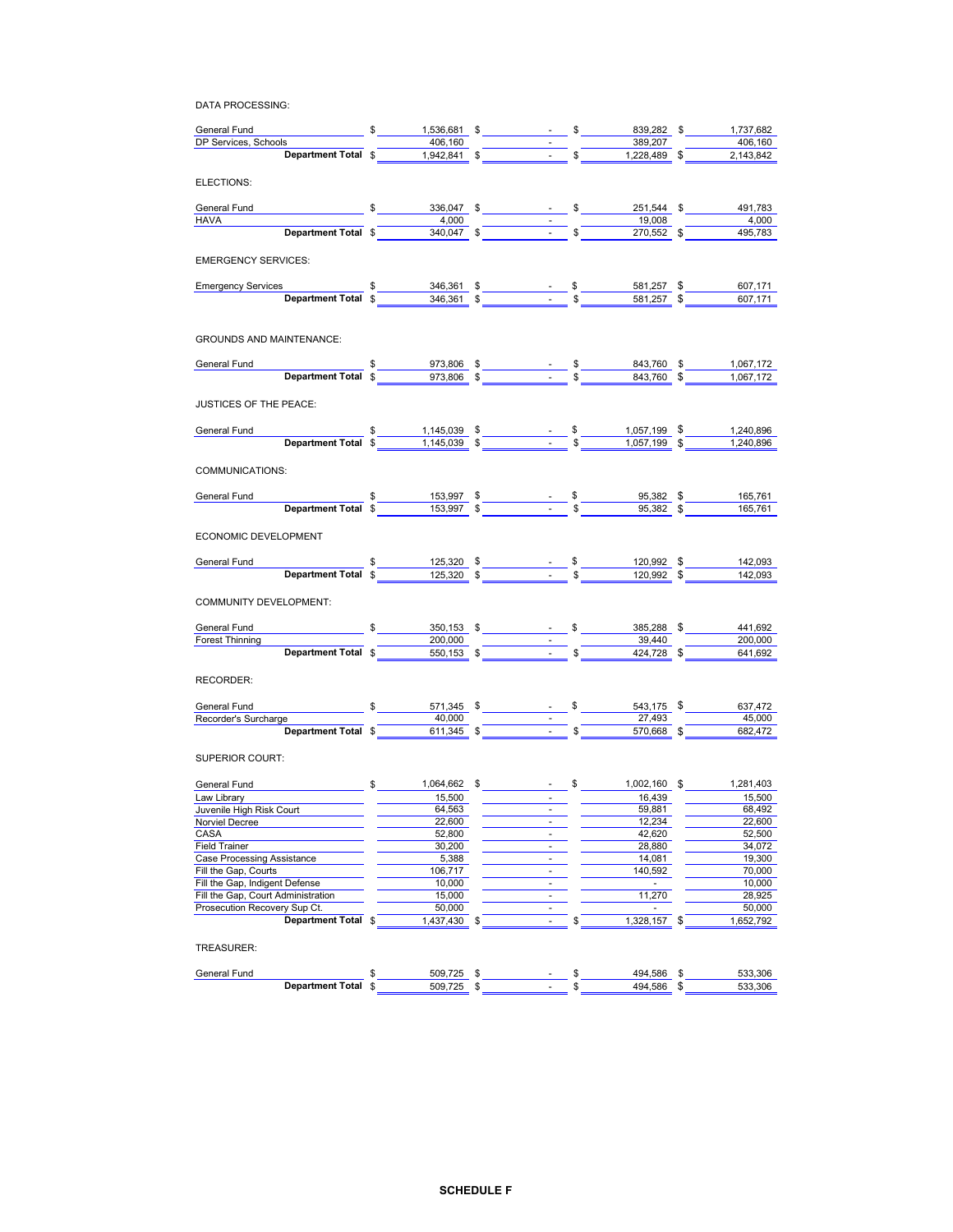## PROBATION:

| <b>General Fund</b>                | 500.545   | -\$ | \$ | 514,652 \$ | 501,045   |
|------------------------------------|-----------|-----|----|------------|-----------|
| Extra Juvenile Diversion           | 100       |     |    |            | 100       |
| State Aid to Probation             | 153,828   |     |    | 148,955    | 183,189   |
| Family Counseling                  | 12,475    |     |    | 6,865      | 12,220    |
| <b>Adult Probation Fees</b>        | 123,592   |     |    | 94,278     | 148,300   |
| <b>Adult Intensive Supervision</b> | 330,462   |     |    | 348,418    | 342,569   |
| Juvenile Treatment Services        | 102,949   |     |    | 103,908    | 106,511   |
| Juvenile Probation Fees            | 5,000     |     |    | 1,751      | 5,000     |
| <b>JCRF</b>                        | 25,000    |     |    |            | 25,000    |
| J.I.P.S.                           | 72,766    |     |    | 75,234     | 84,822    |
| <b>Adult Probation Enhancement</b> | 367,426   |     |    | 327,269    | 354,769   |
| Diversion Fees, Juv Probation      | 10,000    |     |    |            | 10,000    |
| Detention Equalization             | 30,000    |     |    |            | 30,000    |
| <b>Extra Adult Probation Fees</b>  | 500       |     |    |            | 500       |
| Extra Juvenile Probation Fees      | 100       |     |    |            | 100       |
| Drug Treatment & Education         | 11,907    |     |    | 14,546     | 12,410    |
| Diversion Intake                   | 33,269    |     |    | 36,922     | 40,223    |
| <b>Diversion Consequence</b>       | 41,362    |     |    | 39,653     | 41,700    |
| <b>Drug Testing</b>                | 50,245    |     |    | 41,449     | 35,205    |
| <b>Community Punishment</b>        | 40,344    |     |    | 51,659     | 38,640    |
| Juvenile Jail District             | 1,091,663 |     |    | 1,091,663  | 512,179   |
| Department Total \$                | 3,003,532 | \$  |    | 2,897,220  | 2,484,483 |

SHERIFF:

| General Fund                     | 4.159.411 | - |  | 3.939.497 | 4.159.445 |
|----------------------------------|-----------|---|--|-----------|-----------|
| <b>Sheriff's Grants</b>          | 1.557.500 |   |  | 17.252    | 1.557.500 |
| Jail Enhancement                 | 200,000   |   |  | 235.038   | 200,000   |
| SCET/Sheriff                     | 311.823   |   |  | 311.426   | 311.823   |
| Jail Services, Sheriff's Canteen | 150.000   |   |  | 113.584   | 150.000   |
| Jail District                    | 2.450.000 | - |  | 2.744.369 | 2.500.000 |
| Inmate Housing                   | 500.000   | ۰ |  |           | 500,000   |
| Department Total \$              | 9.328.734 | - |  | 7.361.165 | 9.378.768 |

#### ENGINEER

| Roads                        | 14.304.409 \$ | -              | 8.440.929 |        |  | 14.829.936 |
|------------------------------|---------------|----------------|-----------|--------|--|------------|
| <b>RAC Grant</b>             | 150,000       | ۰              |           |        |  | 150.000    |
| Limestone Pit                | 500.000       | $\overline{a}$ | 658.321   |        |  | 500.000    |
| GIS                          | 145.445       |                | 105.673   |        |  | 145.445    |
| Transit Fund                 | 20,000        |                |           |        |  | 20.000     |
| Cinder pit                   | 30,000        | ۰              |           |        |  | 30.000     |
| <b>Flood Control</b>         | 145.484       | -              |           | 90.419 |  | 145.484    |
| <b>Other Agency Projects</b> | 2.000.000     |                |           |        |  | 4.000.000  |
| Department Total \$          | 17.295.338    | $\overline{a}$ | 9.295.342 |        |  | 19.820.865 |

HEALTH SERVICES:

| <b>Public Health District</b> | .389 | - | 2.942.108 | .434.893 |
|-------------------------------|------|---|-----------|----------|
| <b>Department Total</b>       | .389 | - | 2.942.108 | .434.893 |
|                               |      |   |           |          |

INDIGENT HEALTH

| General Fund                  | \$  | 469,520    | \$ | \$ | 469,520      | - \$ | 469,520    |
|-------------------------------|-----|------------|----|----|--------------|------|------------|
| <b>Department Total</b>       | \$  | 469,520    | \$ | \$ | 469,520      | S    | 469,520    |
| <b>COUNTY LIBRARY:</b>        |     |            |    |    |              |      |            |
| <b>Library District</b>       | \$  | 2,109,846  | \$ | \$ | 1,699,978 \$ |      | 2,269,847  |
| Debt Service, Library Bond    |     |            |    |    |              |      |            |
| Department Total \$           |     | 2,109,846  | \$ | S  | 1,699,978    | \$   | 2,269,847  |
| <b>SCHOOL SUPERINTENDENT:</b> |     |            |    |    |              |      |            |
| General Fund                  | \$. | 390,636    | \$ | \$ | 353,888 \$   |      | 403,150    |
| <b>School SIT Grant</b>       |     | 120,000    |    |    |              |      | 120,000    |
| Department Total \$           |     | 510,636    | \$ |    | 353,888      | \$   | 523,150    |
|                               | \$  | 86.737.132 | \$ |    | 50.912.361   | \$   | 91.478.501 |

Includes actual expenditures/expenses recognized on the modified accrual or accrual basis as of the date the proposed budget was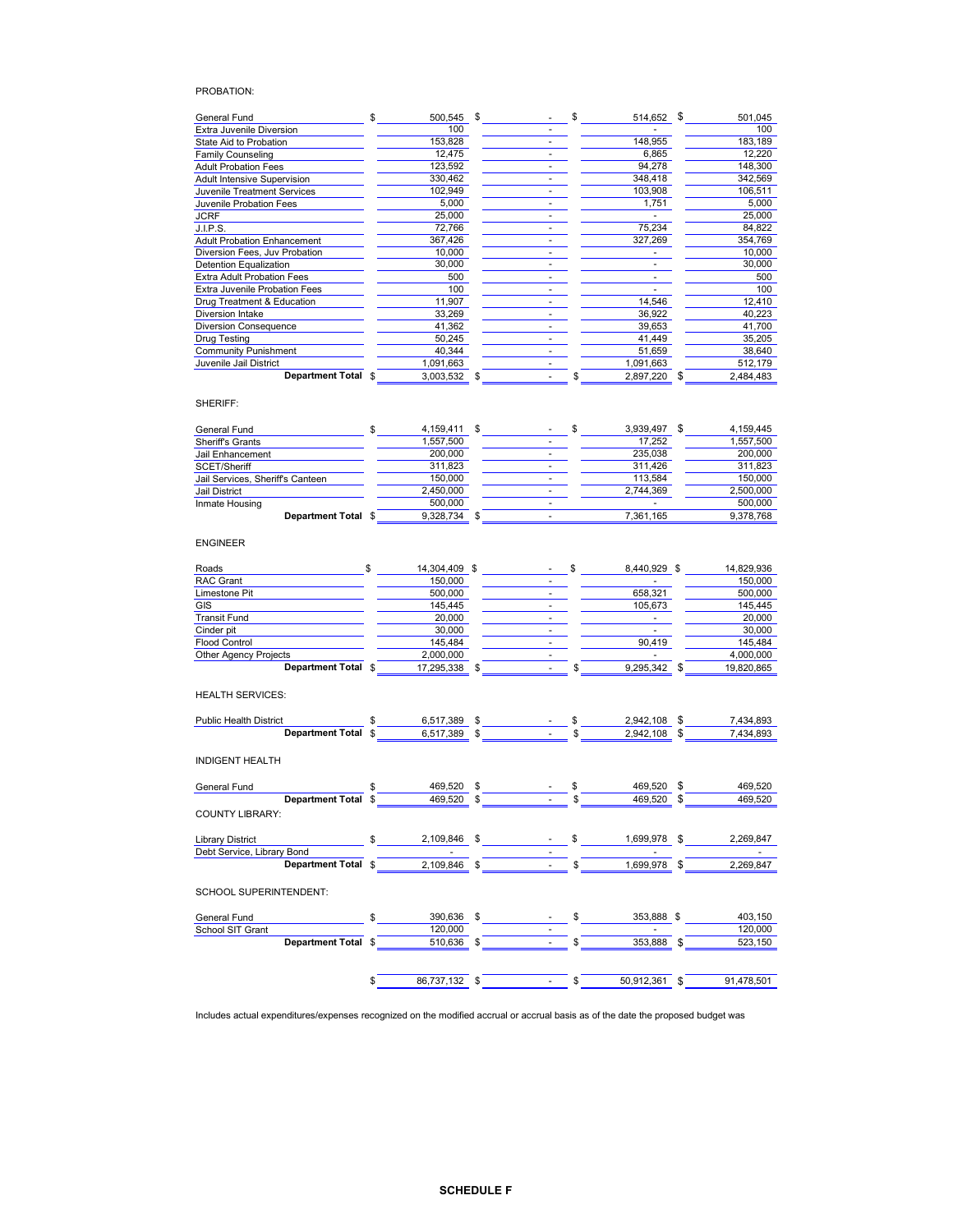# **APACHE COUNTY Full-Time Employees and Personnel Compensation Fiscal Year 2023**

|                                      | <b>Full-Time Equivalent</b><br>(FTE) | <b>Employee Salaries and</b><br><b>Hourly Costs</b> | <b>Retirement Costs</b> | <b>Healthcare Costs</b> | <b>Other Benefit Costs</b> | <b>Total Estimated Personnel</b><br>Compensation |
|--------------------------------------|--------------------------------------|-----------------------------------------------------|-------------------------|-------------------------|----------------------------|--------------------------------------------------|
| <b>FUND</b>                          | 2023<br>2023                         |                                                     | 2023                    | 2023                    | 2023                       | 2023                                             |
| <b>GENERAL FUND</b>                  | 168.43 \$                            | 8,909,765 \$                                        | 1,550,661 \$            | 1,809,192 \$            | 833,767 \$                 | 13,103,385                                       |
| <b>SPECIAL REVENUE FUNDS</b>         |                                      |                                                     |                         |                         |                            |                                                  |
| County Library                       | 25<br>\$                             | 929,917 \$                                          | 118,458 \$              | 277,373 \$              | 77,289 \$                  | 1,403,037                                        |
| Roads                                | 83.15                                | 4,175,882                                           | 496,701                 | 1,053,047               | 513,751                    | 6,239,381                                        |
| Limestone                            | 3.75                                 | 171,931                                             | 20,684                  | 34,300                  | 25,533                     | 252.448                                          |
| <b>Health Services</b>               | 26.33                                | 1,268,583                                           | 150,851                 | 273,421                 | 106,832                    | 1,799,687                                        |
| <b>GIS</b>                           |                                      | 77,480                                              | 9,321                   | 7,301                   | 7,022                      | 101,124                                          |
| <b>Sheriff's Grants</b>              |                                      |                                                     |                         |                         |                            |                                                  |
| <b>Emergency Services</b>            | 5                                    | 272,128                                             | 32,737                  | 56,280                  | 35,771                     | 396,917                                          |
| Juvenile High Risk Court             | 0.38                                 | 9,155                                               | 1,102                   | 5,803                   | 730                        | 16,790                                           |
| Criminal Justice, Attorney           | 0.15                                 | 20,870                                              | 2,511                   | 2,291                   | 1,670                      | 27,342                                           |
| D.P. Services Schools                |                                      | 87,449                                              | 10,520                  | 15,270                  | 7,014                      | 120,253                                          |
| <b>Local Court Automation</b>        | 0.5                                  | 17,657                                              | 2,124                   | 3,650                   | 1,406                      | 24,837                                           |
| State Aid to Probation               | $\overline{2}$                       | 111,952                                             | 34,095                  | 26,556                  | 10,586                     | 183,189                                          |
| SCET/Attorney                        | 0.91                                 | 77,903                                              | 9,372                   | 13,896                  | 6,232                      | 107,402                                          |
| <b>Probation Services</b>            | 0.5                                  | 21,779                                              | 8,071                   | 7,635                   | 2,173                      | 39,658                                           |
| <b>CASA</b>                          | 0.62                                 | 14,935                                              | 1,797                   | 9,468                   | 1,189                      | 27,389                                           |
| <b>Adult Intensive Supervision</b>   | 3.5                                  | 221,838                                             | 70,106                  | 29,597                  | 21,029                     | 342,569                                          |
| Juvenile Treatment Services          | -1                                   | 69,441                                              | 12,313                  | 9,293                   | 5,848                      | 96,895                                           |
| J.I.P.S                              | 2.5                                  | 56,712                                              | 12,212                  | 10,951                  | 4,947                      | 84,822                                           |
| Recorder Document Storage Fund       |                                      | 13,527                                              |                         |                         | 1,068                      | 14,595                                           |
| <b>State Adult Enhancement Fund</b>  | 6.25                                 | 197,593                                             | 73,228                  | 64,249                  | 19,700                     | 354,769                                          |
| SCET/Sheriff                         | $\mathcal{P}$                        | 117,466                                             | 8.252                   | 15,438                  | 14,343                     | 155,500                                          |
| Victim's Compensation                |                                      |                                                     |                         |                         |                            |                                                  |
| Victim's Assistance                  | 0.39                                 | 14,076                                              | 1,693                   | 66                      | 1,126                      | 16,961                                           |
| <b>VOCA</b>                          | 1.06                                 | 40,707                                              | 4,897                   | 5,817                   | 3,257                      | 54,678                                           |
| <b>Detention Equalization</b>        |                                      |                                                     |                         |                         |                            |                                                  |
| <b>Field Trainer</b>                 | 0.45                                 | 22,669                                              | 2,727                   | 6,872                   | 1,804                      | 34,072                                           |
| <b>Drug Treatment and Education</b>  | 0.25                                 | 8,822                                               | 1061.32                 | 1,825                   | 702.52                     | 12,411                                           |
| <b>Diversion Intake</b>              | 0.56                                 | 26,457                                              | 3,183                   | 8,479                   | 2,106                      | 40,224                                           |
| <b>Diversion Consequence</b>         | 0.75                                 | 29,815                                              | 3,586                   | 5,475                   | 2,824                      | 41,700                                           |
| <b>Drug Testing</b>                  | 0.25                                 |                                                     |                         |                         |                            |                                                  |
| <b>Case Processing Assistance</b>    |                                      |                                                     |                         |                         |                            |                                                  |
| <b>Community Punishment</b>          | 0.25                                 | 17,876                                              | 2,151                   | 1,826                   | 19,301                     | 41,154                                           |
| <b>Prosecution Recovery Attorney</b> |                                      |                                                     |                         |                         |                            |                                                  |
| Fill the Gap, Courts                 |                                      |                                                     |                         |                         |                            |                                                  |
| Prosecution Recovery COC             | 0.5                                  | 17,657                                              | 2,124                   | 3,651                   | 1,407                      | 24,839                                           |
| <b>Attorney Diversion</b>            |                                      |                                                     |                         |                         |                            |                                                  |
| <b>Jail District</b>                 | $\overline{27}$                      | 1,338,344                                           | 86,385                  | 314,092                 | 157,989                    | 1,896,810                                        |
| Juvenile Jail District               | 4.57                                 | 318,153                                             | 54,438                  | 63,114                  | 26,475                     | 462,180                                          |
| <b>Total Special Revenue Funds</b>   | $\overline{202.57}$ \$               | 9,768,773 \$                                        | 1,236,701 \$            | $2,327,036$ \$          | 1,081,123 \$               | 14,413,633                                       |